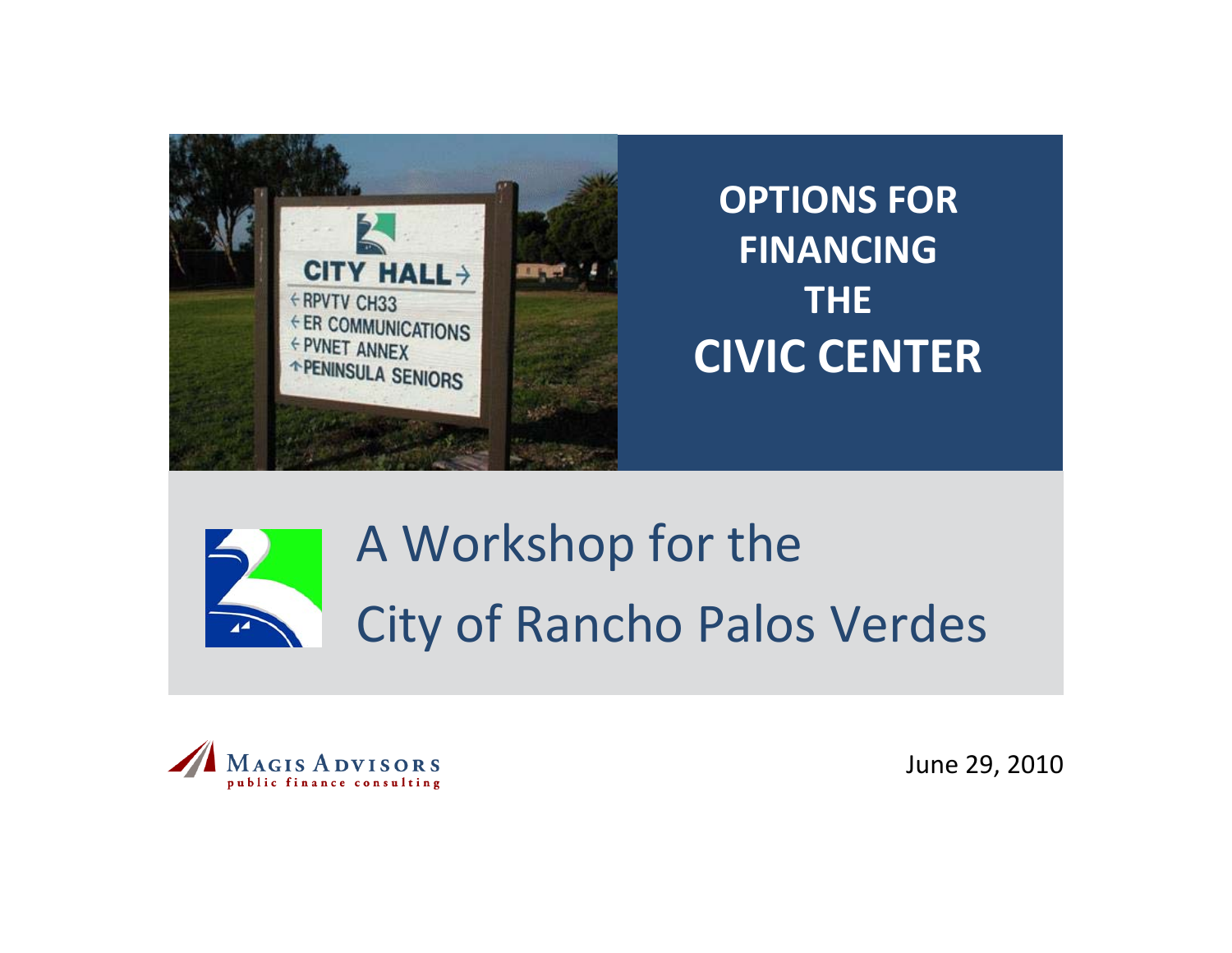

# OUTLINE OF PRESENTATION

- 1. Process steps
- 2.Financing options for the civic center
- 3. Overview of borrowing process
- 4. Overview of procurement processes & common models
- 5.Application to the City's situation, capabilities & needs
- 6.Estimated debt and debt service burdens for several scenarios
- 7. "Next steps"

Supplemental material:

- Three "public/private partnership" examples
- A view of interest rates
- Diagram of <sup>a</sup> financing lease structure
- Example of <sup>a</sup> decision‐making model for <sup>a</sup> P3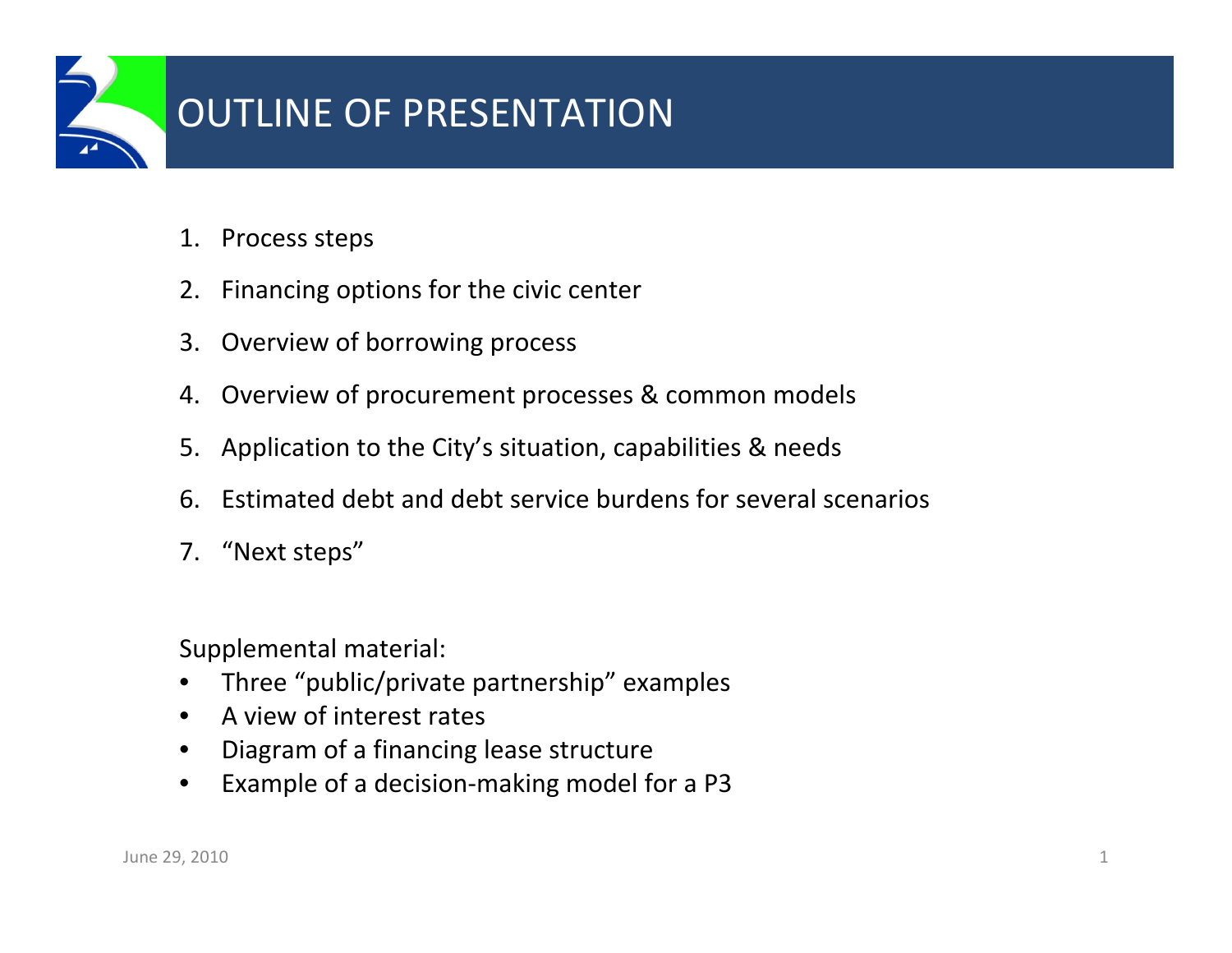

**Tonight's presentation describes <sup>a</sup> process . . . .**

**. . . . not an event.**

There is much additional data required to enable the City and the Council to make informed financial decisions. This session emphasizes process more than it describes conclusions and assumes there will be ample opportunity for future engagement and dialogue.

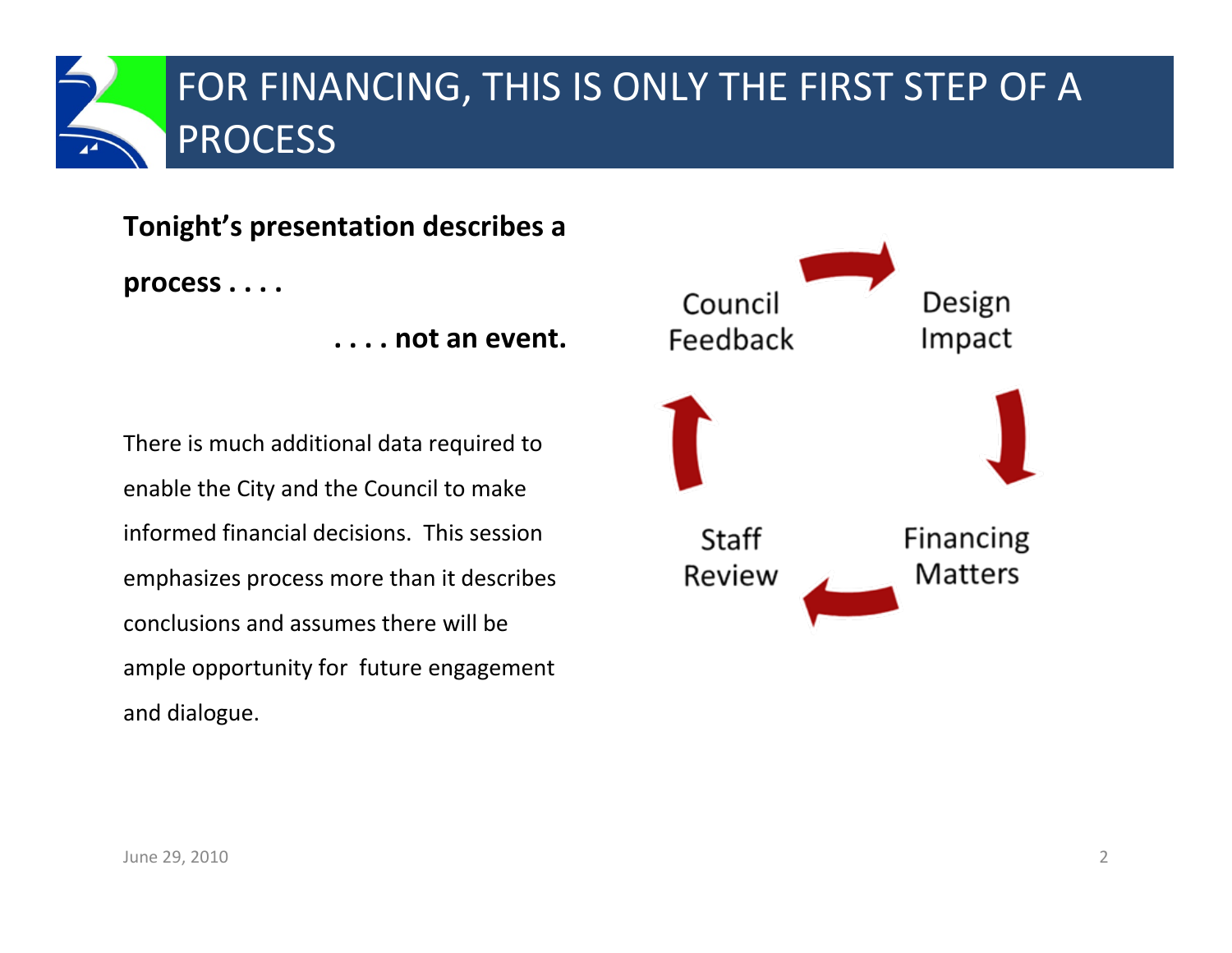OPTIONS AVAILABLE – IN GENERAL

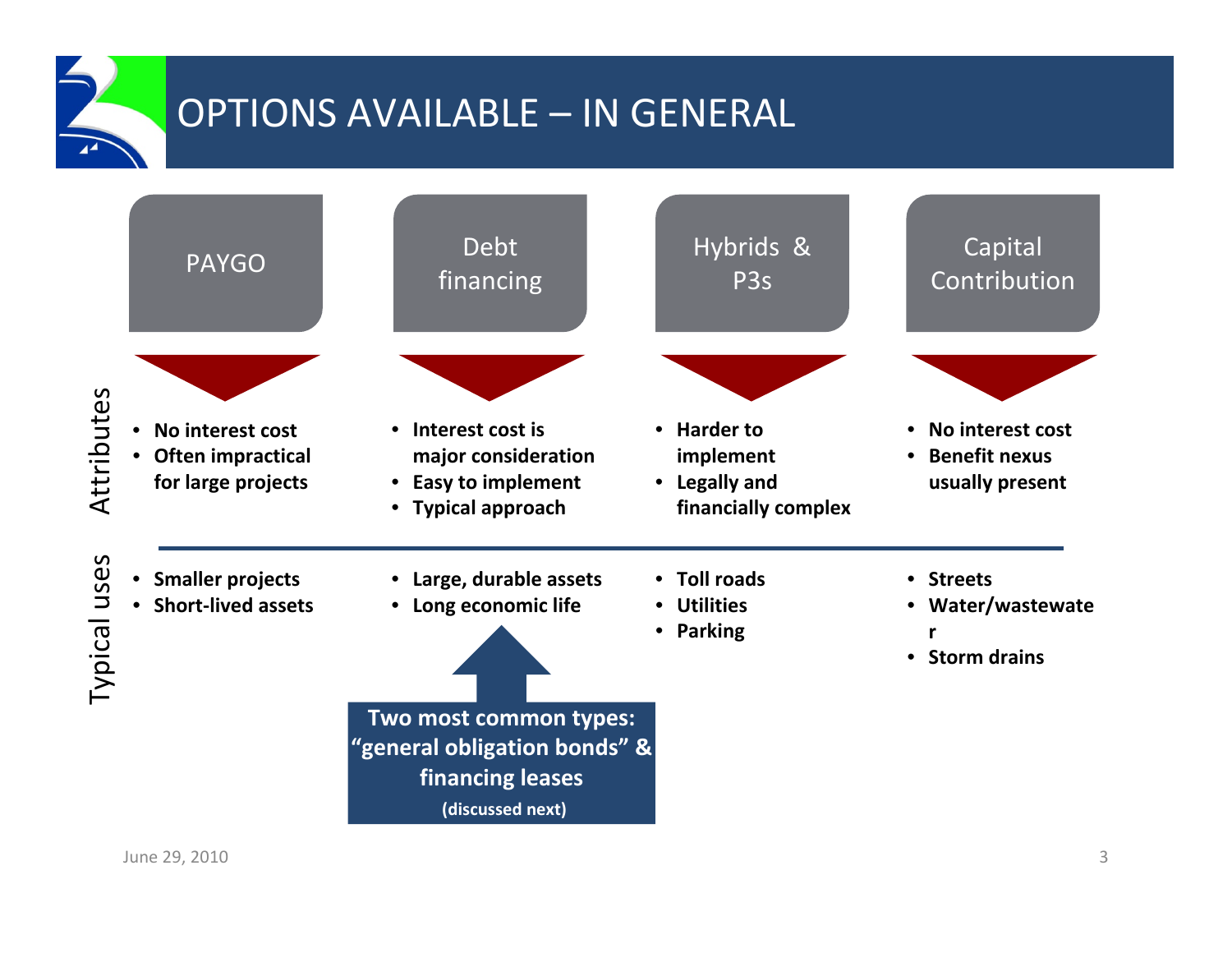

# COMPARISON OF TWO MOST COMMON TYPES

| <b>ATTRIBUTE</b>             | <b>GENERAL OBLIGATION BONDS</b>                                                                                 | <b>LEASE-REVENUE BONDS</b>                                                                                                                       |
|------------------------------|-----------------------------------------------------------------------------------------------------------------|--------------------------------------------------------------------------------------------------------------------------------------------------|
| 1. Approval process          | 2/3rds vote of the electorate                                                                                   | <b>Majority vote of City Council</b>                                                                                                             |
| 2. Pledged security          | Unlimited ad valorem taxation on<br>property (not, "full faith and credit")                                     | <b>Annual appropriations of rental</b><br>payments, plus available reserve funds                                                                 |
| 3. Interest rate             | Usually lower than any other due to<br>security; presently about 4.75%                                          | Can be as much as 0.75% to 1.0% above<br>GO bond rate; presently about 5.50%                                                                     |
| 4. Underwriting process      | <b>Competitive sale is required</b>                                                                             | <b>Competitive or negotiated</b>                                                                                                                 |
| 5. Reserve funds             | No; not permitted                                                                                               | Yes; always required; assume lesser of<br>10% of bonds or one year's debt service                                                                |
| <b>6. Casualty insurance</b> | <b>No</b>                                                                                                       | Yes; also rental interruption insurance<br>and title insurance                                                                                   |
| 7. Eligible projects         | Minor differences for general law cities<br>and charter cities, but must be "real<br>property and improvements" | Any property that the public agency has<br>the legal authority to lease. As a<br>practical matter, usually only land and<br>depreciable property |
| 8. Repayment terms           | <b>Typically level total payment (principal</b><br>and interest) over 30 years (40 years is<br>maximum)         | <b>Typically level total payment (principal</b><br>and interest) over $25 - 30$ years,<br>depending on the useful life of the asset              |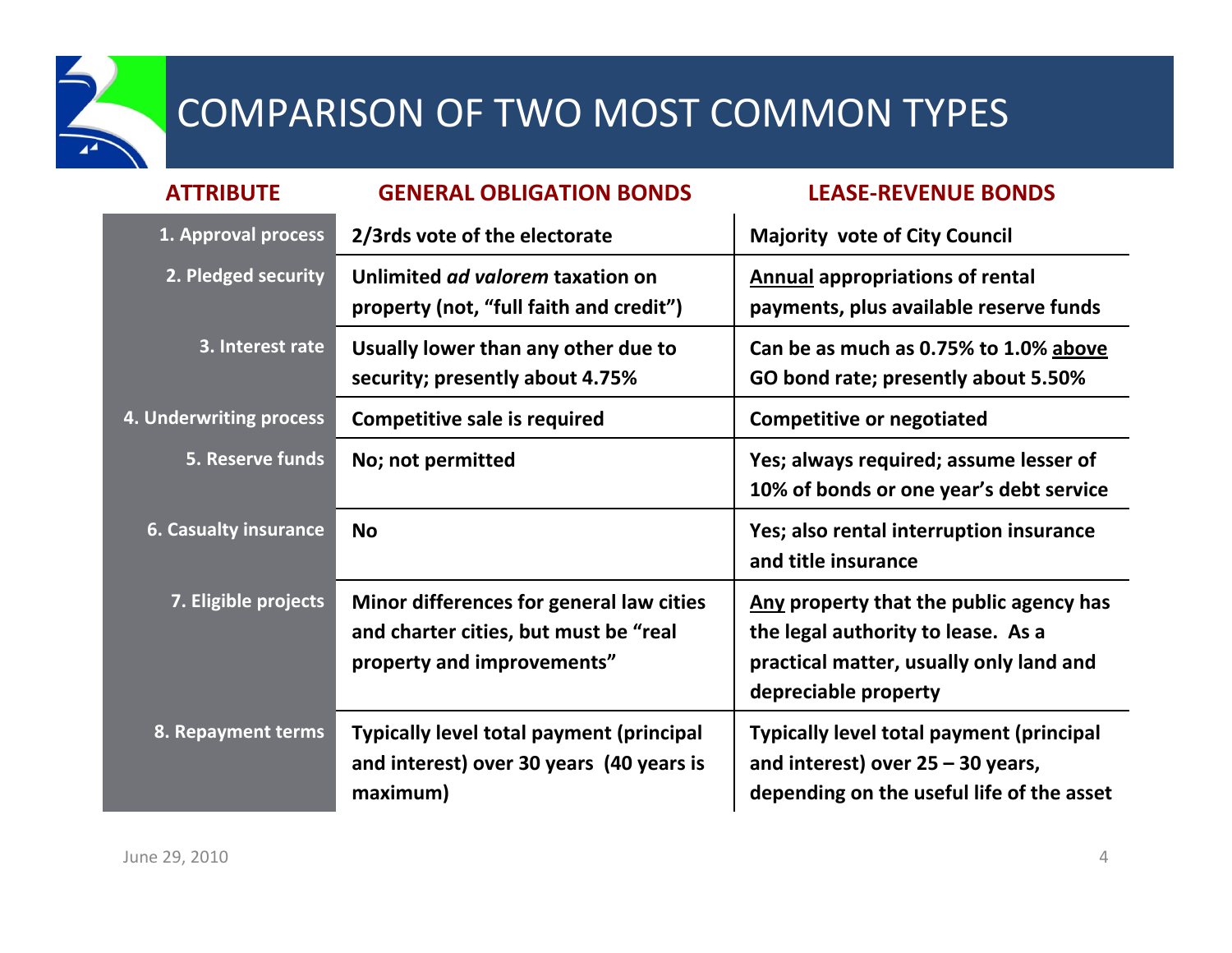

# THE NATURE OF GOVERNMENTAL FINANCE

**When state and local governments borrow money the interest is exempt from Federal (and usually state) income taxes.**

**But, like many things where the IRS is involved, there are rules . . . . This is <sup>a</sup> critical**

**To qualify for tax exemption, the bonds must be "governmental bonds" not "private activity bonds."**

#### *Private activity bonds are those where***:**

**More than 10% of the proceeds are used in any "private business use;"** *AND,*

**More than 10% of the debt service comes fromprivate payments or <sup>a</sup> security interest in private property;**

#### **OR**

**More than 5% of the proceeds or \$5.0 million (the lesser of the two) is loaned to <sup>a</sup> private borrower.**

**consideration for "public‐ private partnerships" (discussed later)**

*Examples of potential private uses or activities:*

*1.A public agency sells <sup>a</sup> building financed with tax‐exempt bonds to <sup>a</sup> corporation and then leases it back from the corporation; 2.Tax –exempt bonds are used to finance <sup>a</sup> cafeteria or restaurant managed under <sup>a</sup> long‐ term contract by Joe's Catering in the city's facility that shares net profits; or 3.A semi‐professional baseball team uses <sup>a</sup> stadium financed by tax‐exempt bonds for at least 182 daily games.*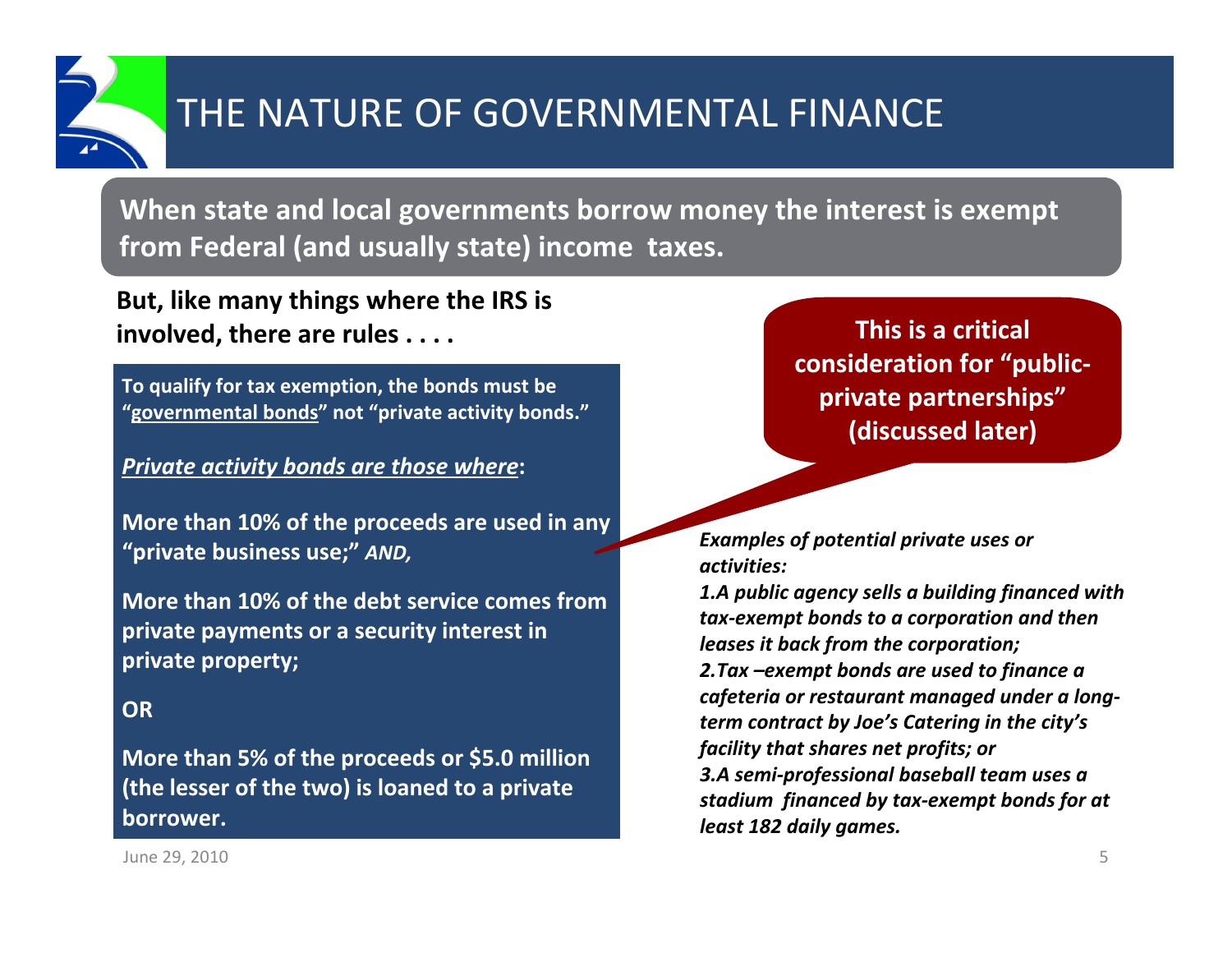

| Representative rates | 5 yrs | $10 \overline{yrs}$ | $20$ yrs | 30 yrs |
|----------------------|-------|---------------------|----------|--------|
| "AA" corporate bonds | 2.80  | 4.30                | 5.65     |        |
| "AA" municipal bonds | 2.00  | 3.50                | 4.35     | 4.85   |

**As term increases, the value of the tax exemption becomes more meaningful. For a twenty year maturity, the governmental agency will be borrowing at rates more than 1.25% LESS than those paid by <sup>a</sup> "AA" corporation. That translates to almost \$100,000 per year in total debt service on <sup>a</sup> \$10.0 million borrowing, as an example.**

*"AA" governments borrow often for 30 years; "AA" corporations do it much less frequently in that maturity* •*(9 to 14 yrs is typical)*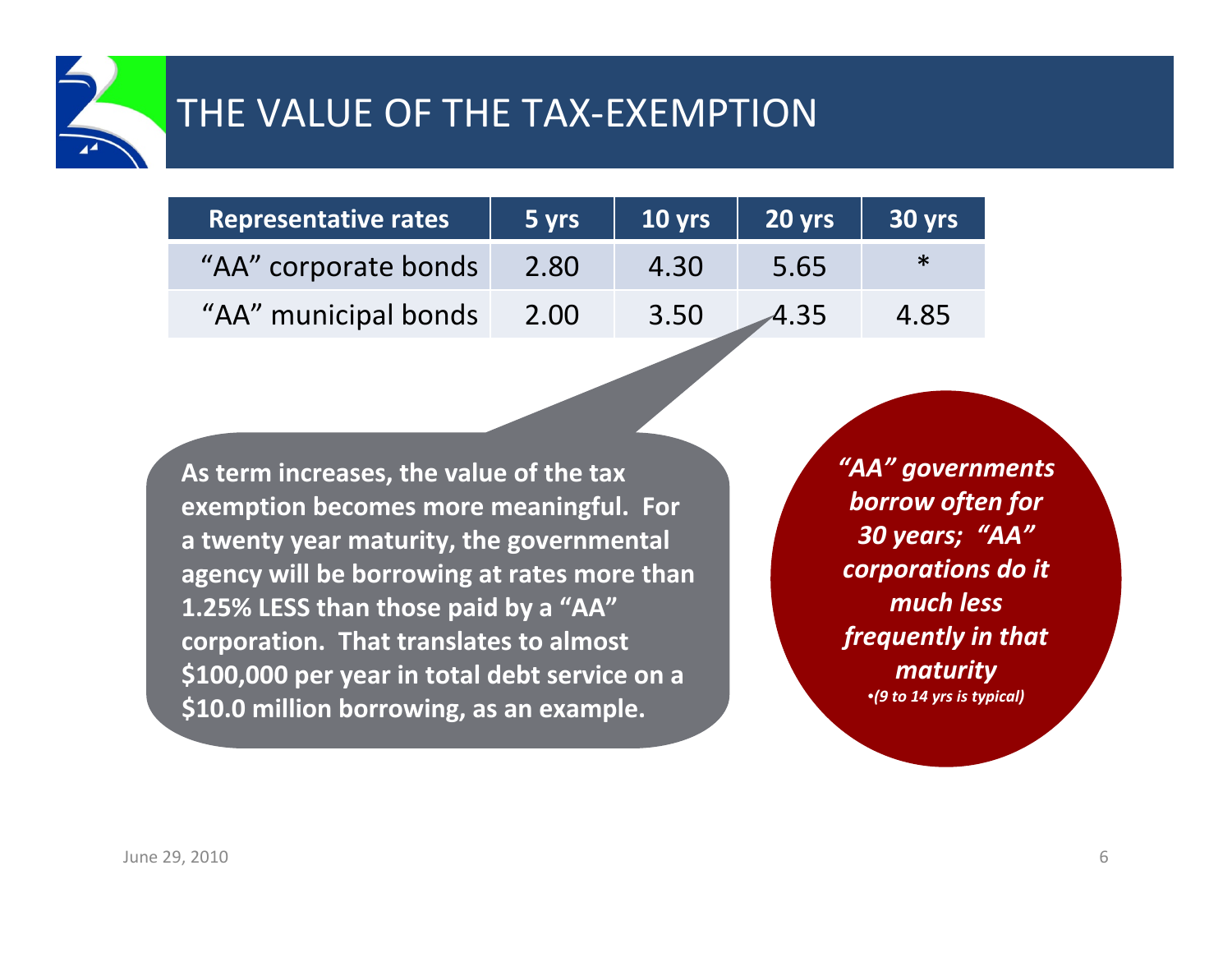



Six to twelve months is typical for this portion, once the decision is made to proceed.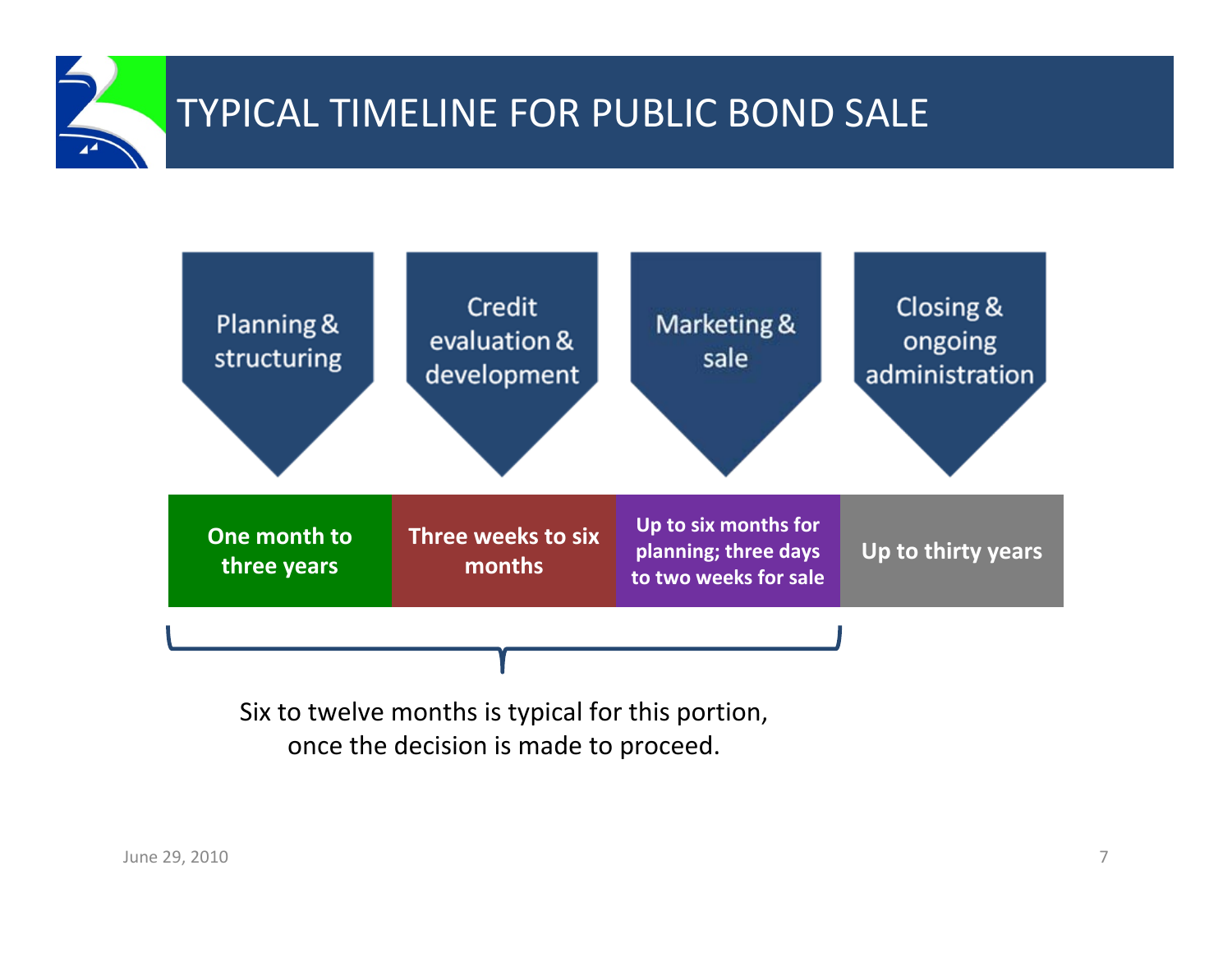

**Faster** START WITH THE COST "TENSION TRIANGLE" *Premise: Speed, quality and cost can become mutually exclusive factors.* Engineers often use this graphic tool to The demonstrate the complexity of Costbalancing cost, speed and quality of <sup>a</sup> particular project. "Tension Triangle" **BetterCheaper**

The value of the cost "tension triangle" is to remind us of the complexity present in any project that must balance the three factors.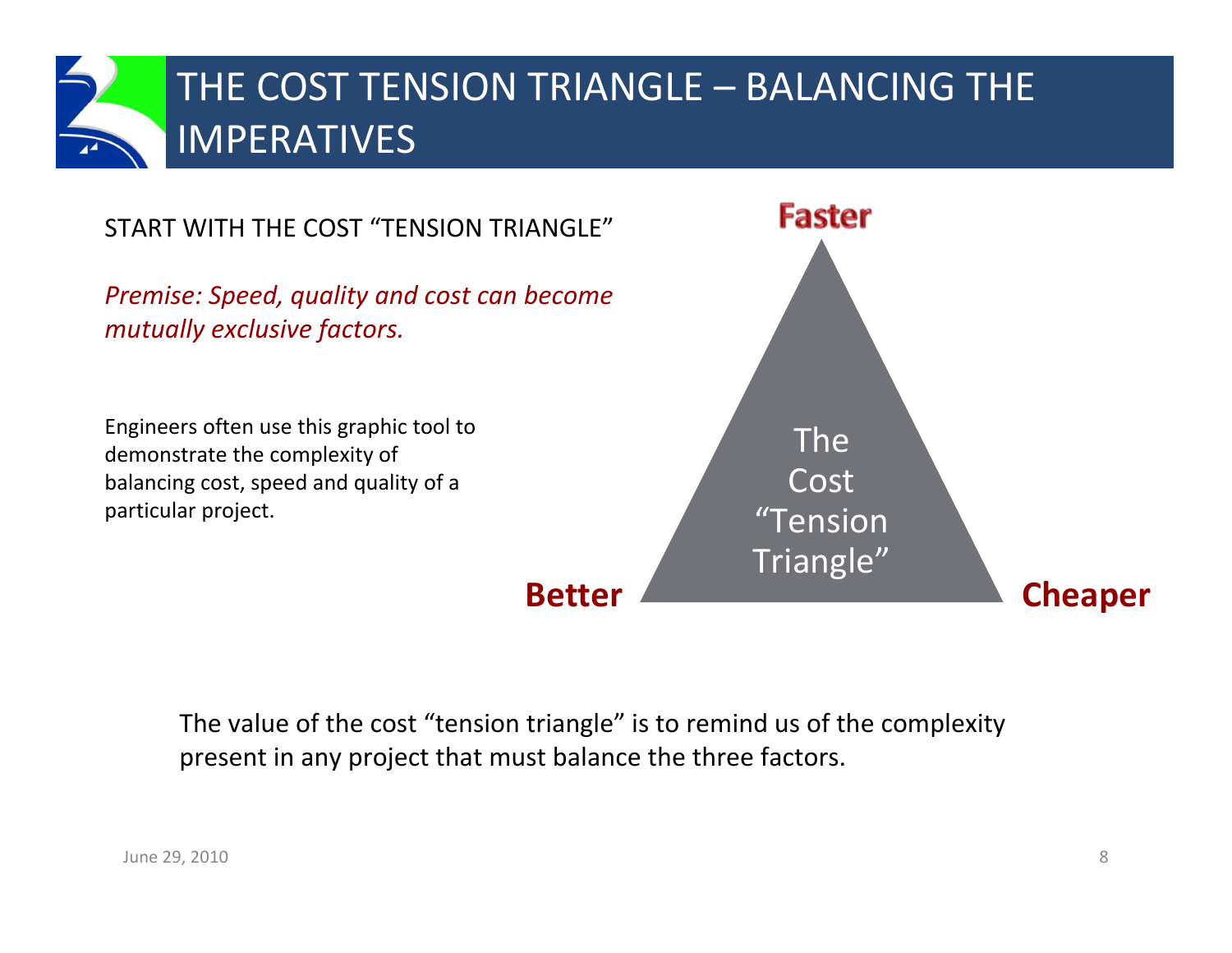

### What is a "public‐private partnership" and how could it help the City?

### They are NOT "privatizations" . . . They ARE "partnerships" . . .

British divestiture of coal, oil, steel and electricity business of the 1980s. (replacement theory)

Office of Management and Budget Circular A‐76: *There is no government ownership and control. (definition)*

> **Do not need to be combined in any particular fashion in <sup>a</sup> P3**

California Legislative Analyst: " . . .*the involvement of the private sector in providing goods and services that otherwise might be directly provided by governments."*

### These responsibilities might include:

- $\checkmark$  design
- $\checkmark$  development
- $\checkmark$ construction
- $\checkmark$ operation
- $\checkmark$  ownership
- $\checkmark$ financing
- $\checkmark$  maintenance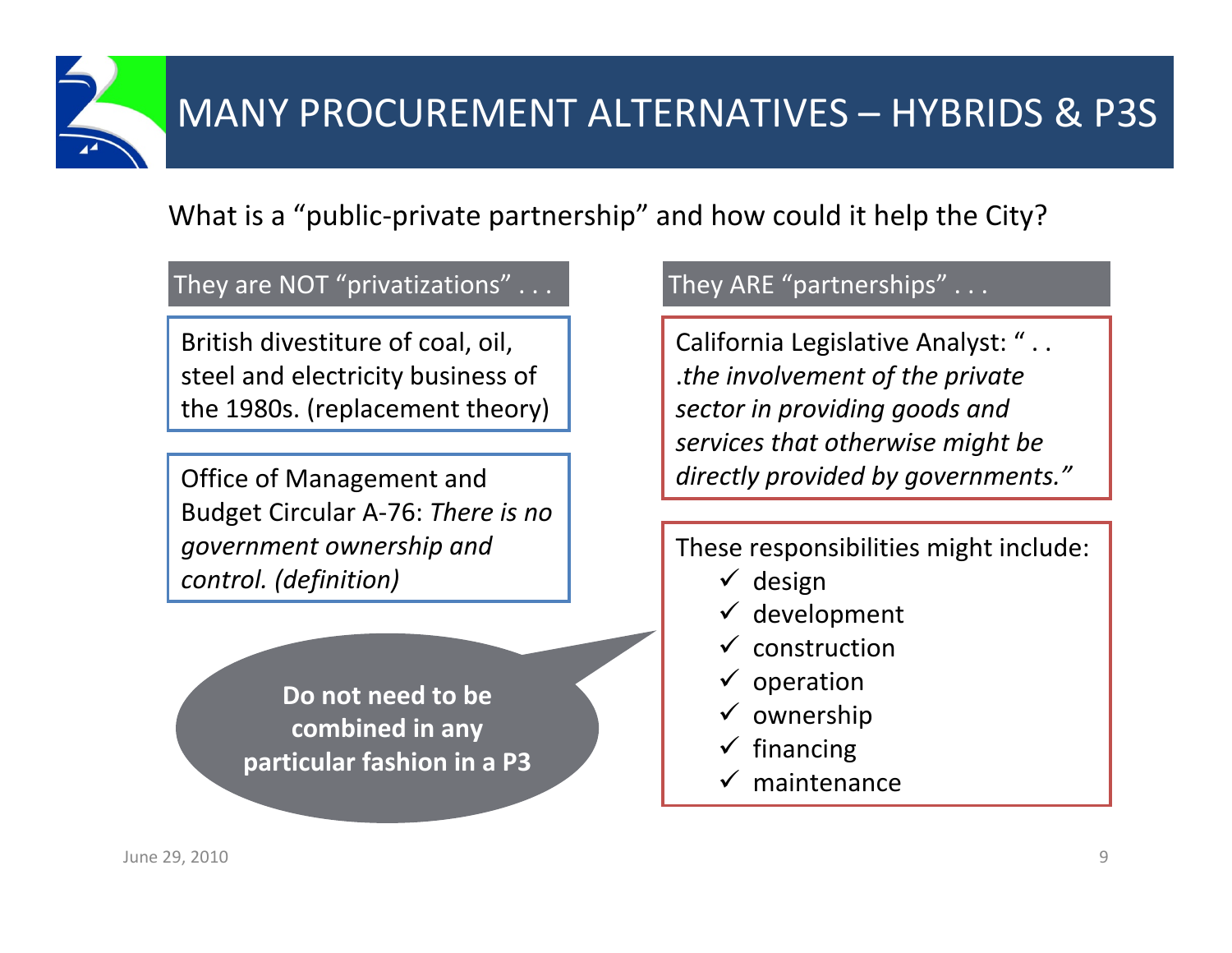

# COMMON P3 OR HYBRID MODELS

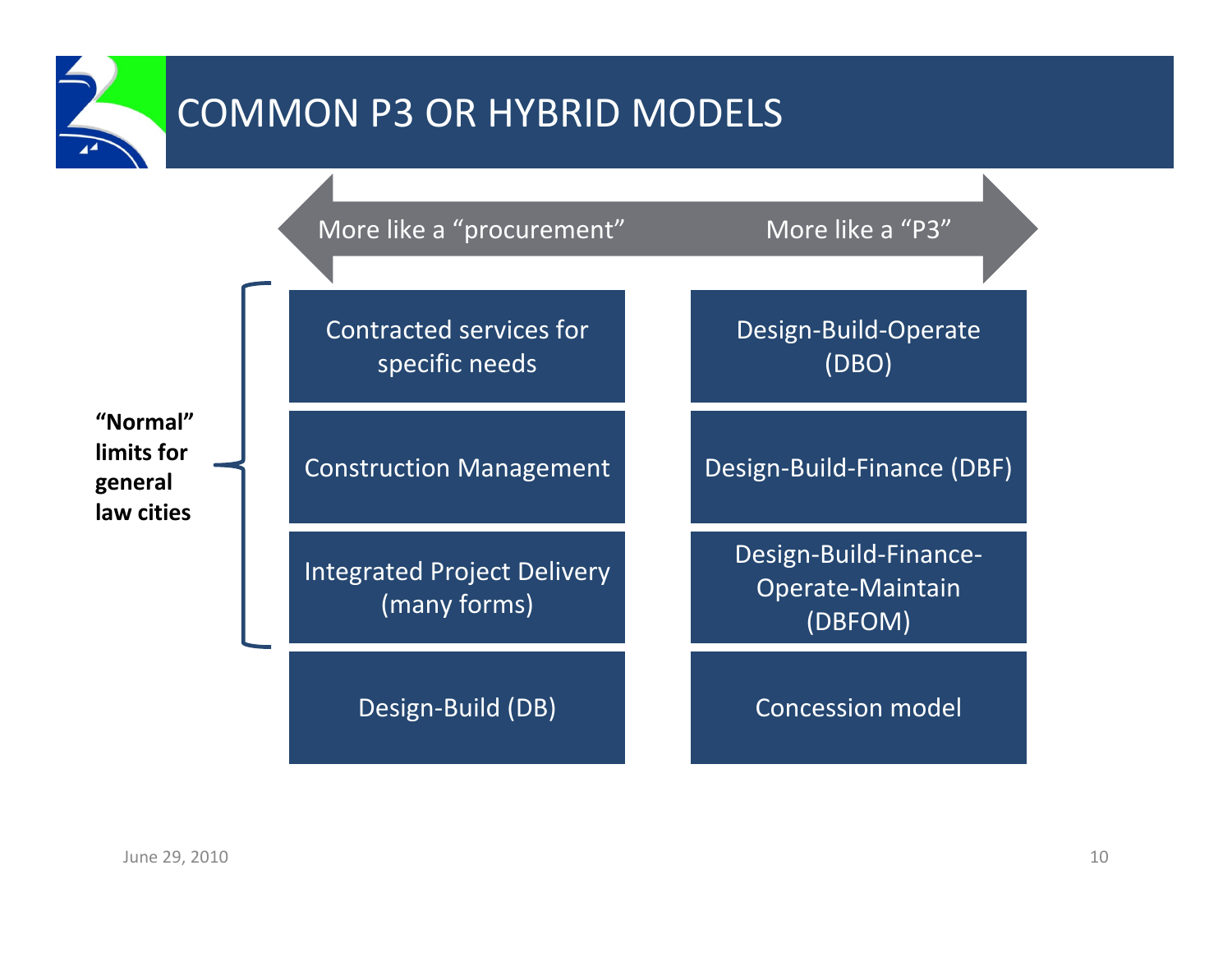# VISUALIZING RISK TRANSFER THEORY & SCALE IN A P3

### *PRIVATE SECTOR INVOLVEMENT*



*Adapted from:* The Canadian Council for Public‐Private Partnerships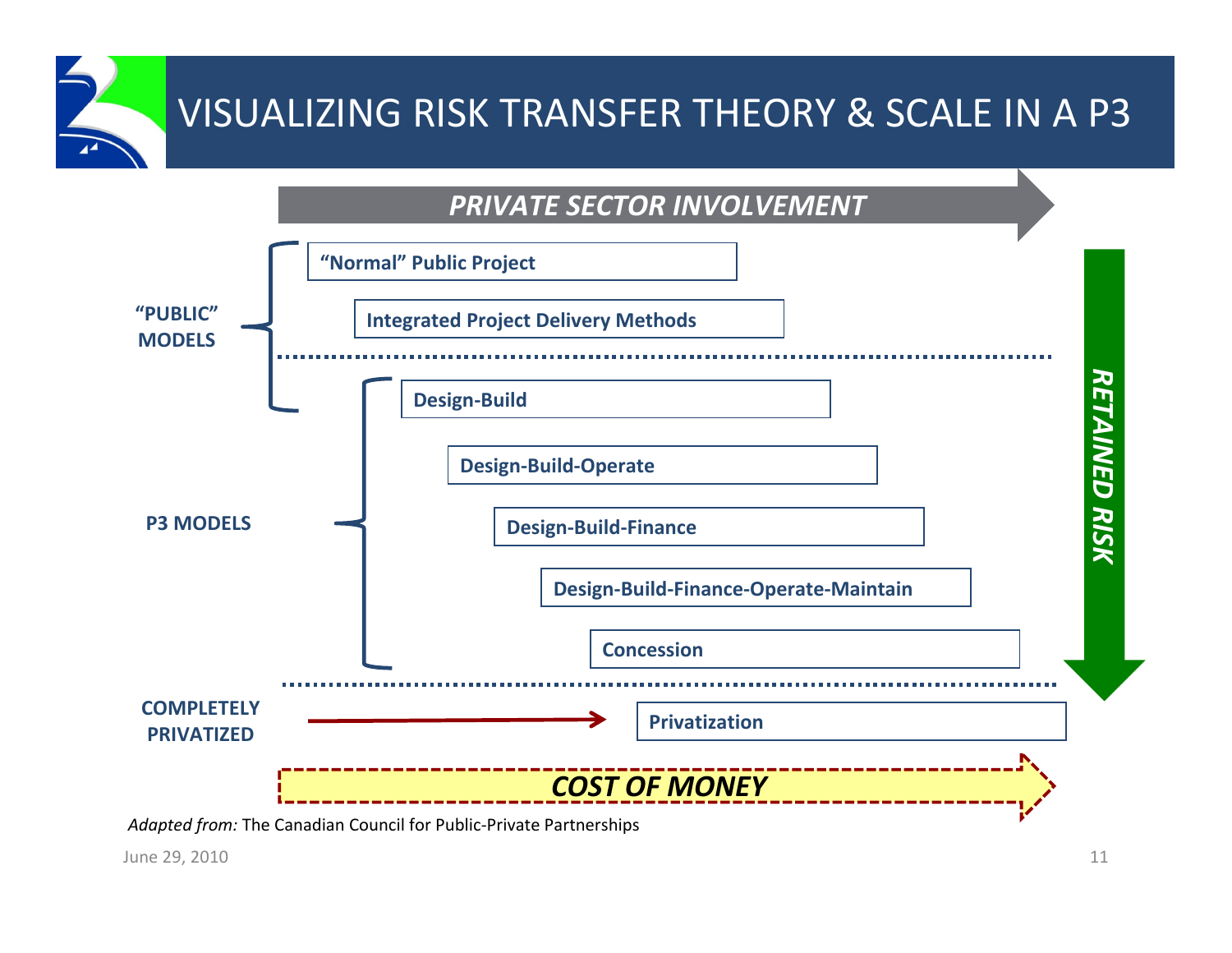

**If used as <sup>a</sup> procurement strategy, when the desired outcome is:**

 **Reduced cost Avoidance of certain construction risks Streamlined process Staff augmentation**

 **used as an operating strategy, when the desired outcome is:**

- **Outsourcing services**
- **Transfer technology or obsolescence risk**
- **Off‐balance sheet financing**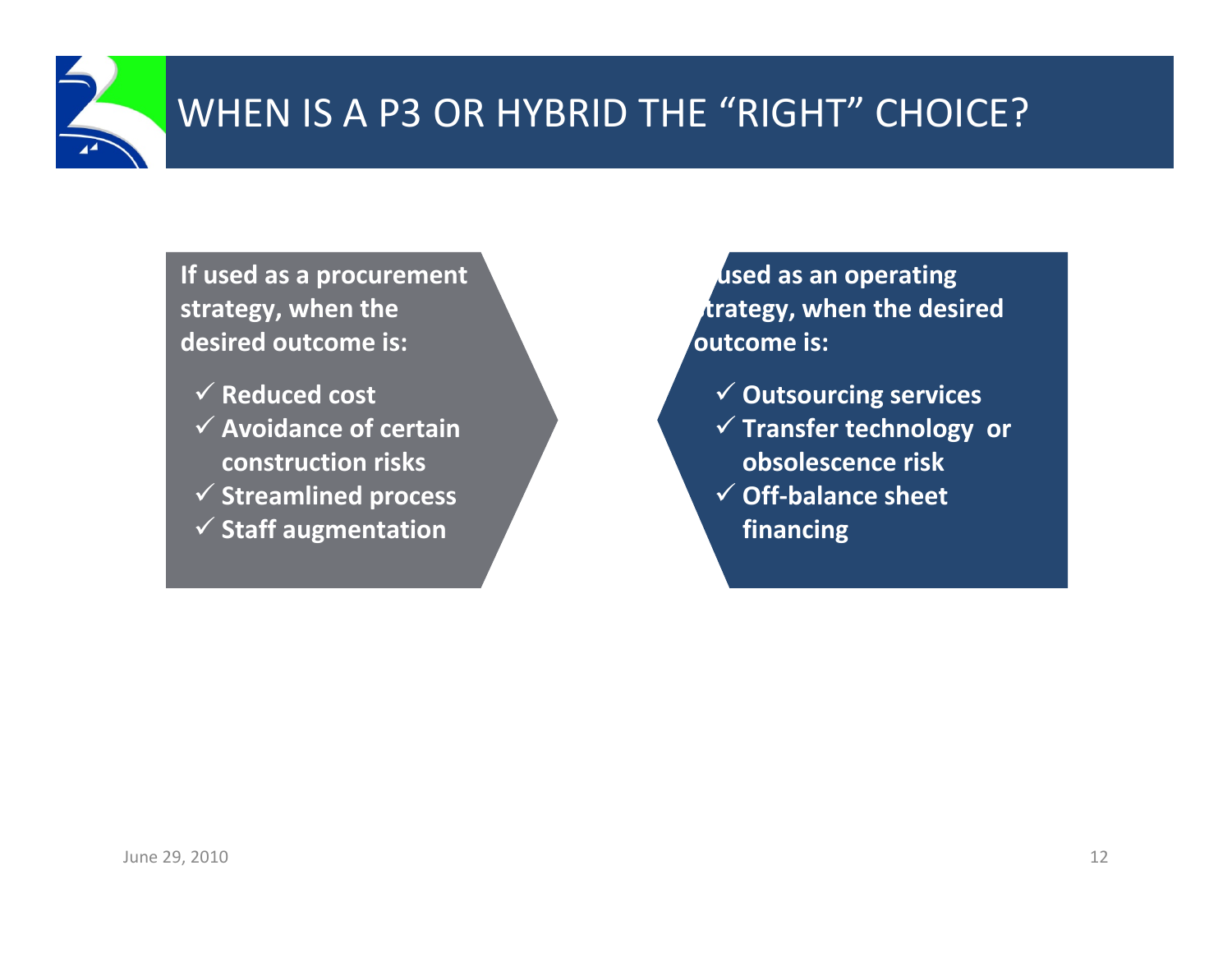

# APPLICATION TO THE CITY'S SITUATION

### Hypothesis:

**The City's need is for a "real estate" asset**

**P3s require <sup>a</sup> reliable, steady revenue source toobtain financing**

**The City's lease payments would constitute a reliable, steady revenue source**

### Areas for additional inquiry:

- **The City's need isn't for an "enterprise" asset (water treatment, parking, sewer, toll road, etc.); is <sup>a</sup> P3 viable?**
- **P3s are private entities – they do not have access to tax‐exempt financing**
- **Occupancy costs would be paid for <sup>a</sup> long period of time – long enough to enable the City to furnish its own financing**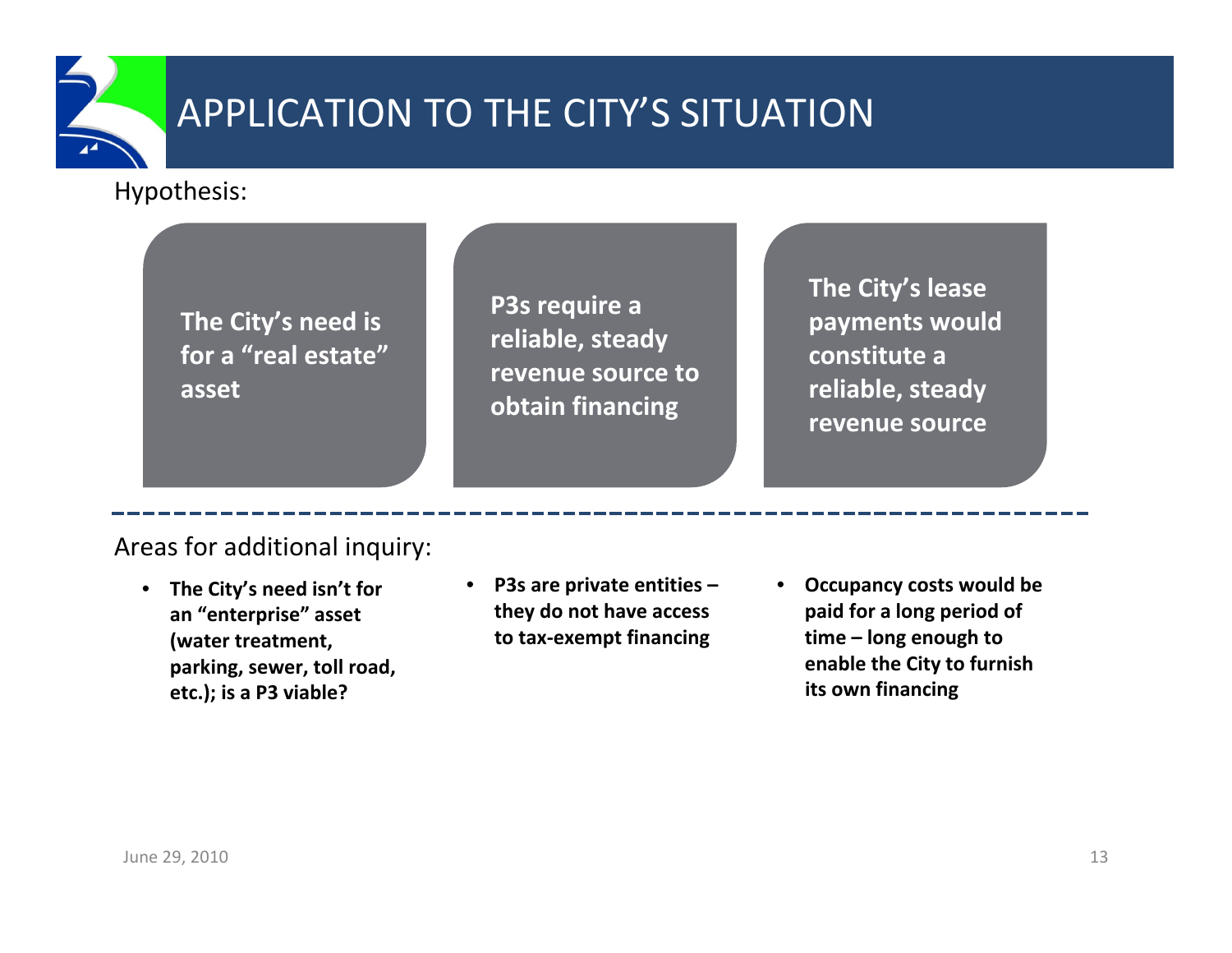

# PUBLIC PROJECT VS. HYBRID OR P3 APPROACH?

### **Public approach pros & cons**

- **The City's staff is familiar with, and has the skill to execute, public projects**
- **The City's combined team has experience with similar projects and requirements**
- **Financial planning is straightforward**
- **Process is transparent**
- **Reliable methodology**
- **Takes more time**
- **"Time" can become "money"**
- **Legal process inflexible**

## **approach pros & cons Hybrid approach pros & cons**

- **Greater flexibility**
- **Offers the possibility of taking less time**
- **The City's combined team has experience with similar projects and delivery models**
- - **Reductions in construction cost might come at the expense of financing costs**
- $\checkmark$  **P3s are evolving constantly – appetites may change**
- **Financial planning is more complicated**
- **Process is less transparent**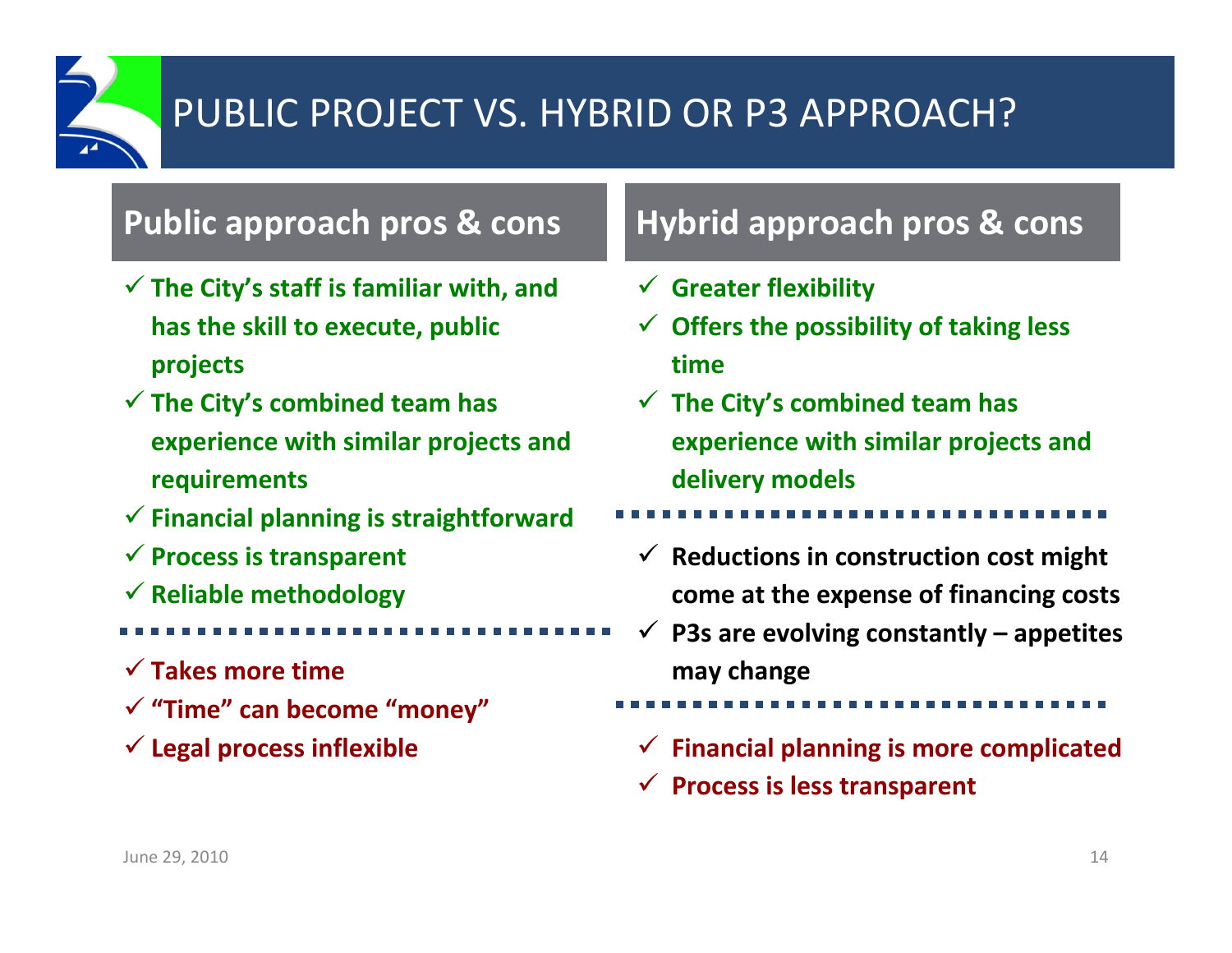

### DEVELOP THE SITE AS FOLLOWS:

- 1. Cultural center: 30,000 sq. ft., two levels, stone façade, block back‐up, steel frame, 12 foot story height – *guess* of \$350 per sq. ft. (land excluded)
- 2. Community center: 20,000 sq. ft., two levels, decorative concrete block, 10 foot story height, steel frame – *guess* of \$280 per sq. ft. (land excluded)
- 3. Village green: 1.7 acres, improvement costs undefined; not yet known – *guess* \$3.0 million
- 4. City hall replacement: 36,000 sq. ft., two levels, stone façade, block back‐up, steel frame, <sup>12</sup> foot story height – *guess* of \$375 per sq. ft. (land excluded)

*Note: site preparation, engineering and certain design costs are not included in overall estimates.*

*Sources: Deloitte Commercial Square Foot Building Costs, 2010 edition; RSMeans –Reed Construction Data, 2010 Market Insights*

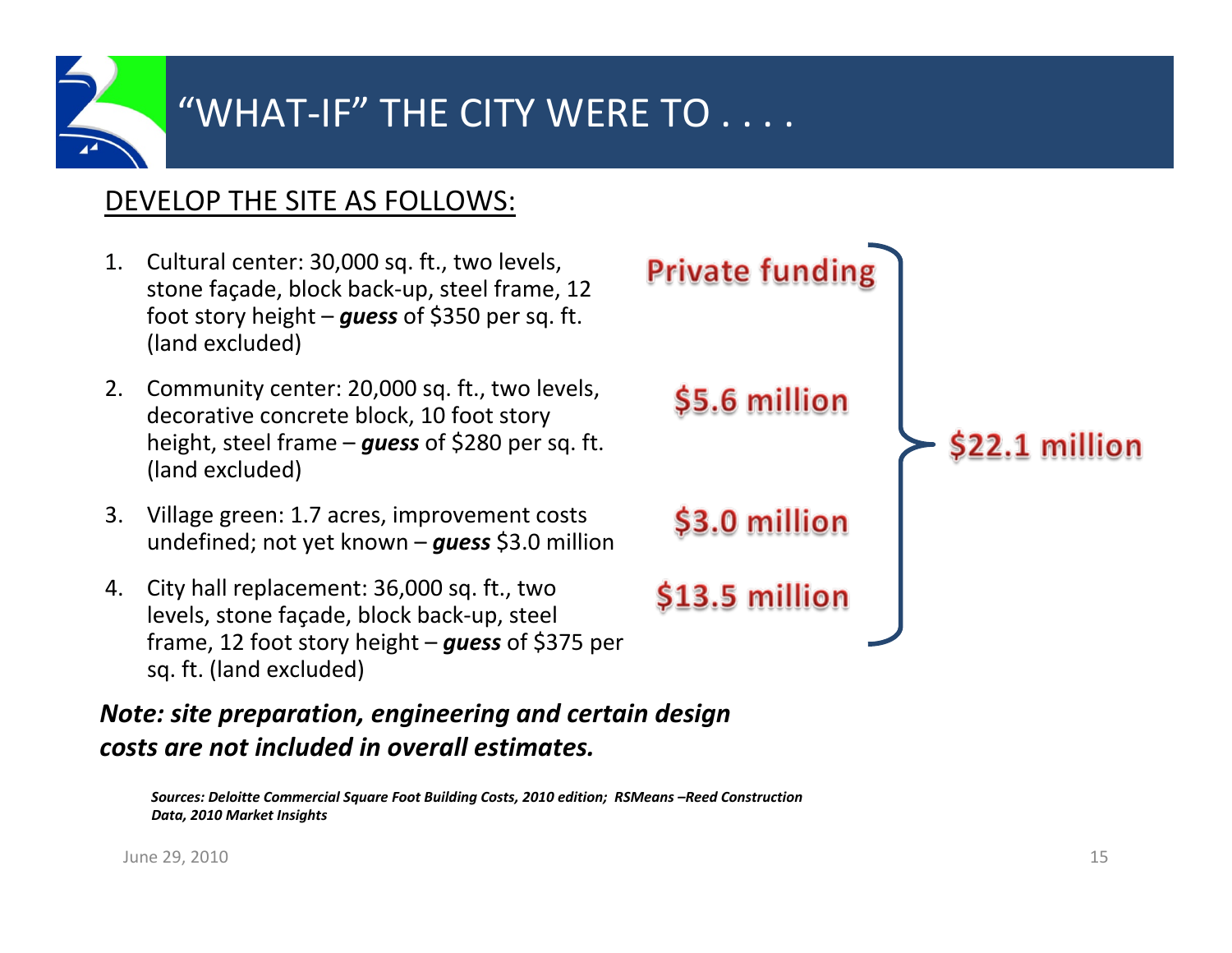# RESULTS OF THE "WHAT‐IF"

|                                                                             |                  | <b>Cheapest (usually)</b>        | <b>Most Expensive (usually)</b> |                  |              |  |  |  |  |
|-----------------------------------------------------------------------------|------------------|----------------------------------|---------------------------------|------------------|--------------|--|--|--|--|
|                                                                             |                  |                                  |                                 |                  |              |  |  |  |  |
|                                                                             |                  |                                  |                                 | P <sub>3</sub> s |              |  |  |  |  |
| See important assumptions<br>on page 17.                                    |                  |                                  |                                 |                  |              |  |  |  |  |
|                                                                             | <b>GO Bonds</b>  | <b>Financing</b><br><b>Lease</b> | <b>DB</b>                       | <b>DBF</b>       | <b>DBFOM</b> |  |  |  |  |
| <b>Development costs:</b>                                                   | \$22,100,000     | \$22,100,000                     | \$22,100,000                    | \$22,100,000     | \$22,100,000 |  |  |  |  |
| <b>Carry costs:</b>                                                         | 1,077,375*       | 1,270,750                        | 1,768,000                       | 1,768,000        | 1,768,000    |  |  |  |  |
| <b>Amount to be financed:</b>                                               | 23,177,375       | 23,070,750                       | 23,868,000                      | 23,868,000       | 23,868,000   |  |  |  |  |
| Term (years):                                                               | 30               | 30                               | 30                              | 20               | 20           |  |  |  |  |
| <b>Borrowing Rate:</b>                                                      | 4.875%           | 5.75%                            | 5.75%                           | 7.00%            | 7.00%        |  |  |  |  |
| <b>Reserve fund:</b>                                                        | no               | <b>yes</b>                       | <b>ves</b>                      | n <sub>o</sub>   | no           |  |  |  |  |
|                                                                             |                  |                                  |                                 |                  |              |  |  |  |  |
| <b>Total Debt Amount:</b>                                                   | \$23,650,000     | \$25,705,000                     | \$26,305,000                    | \$24,355,000     | \$24,355,000 |  |  |  |  |
| <b>Annual Debt Service (net):</b>                                           | \$1,516,650      | \$1,781,225                      | \$1,872,820                     | \$2,298,950      | \$2,298,950  |  |  |  |  |
| *Carry costs for general obligation                                         |                  |                                  |                                 |                  |              |  |  |  |  |
| bonds are for illustration only;<br>interest may not be capitalized on this |                  |                                  |                                 |                  |              |  |  |  |  |
| borrowing.                                                                  | \$782,000 spread |                                  |                                 |                  |              |  |  |  |  |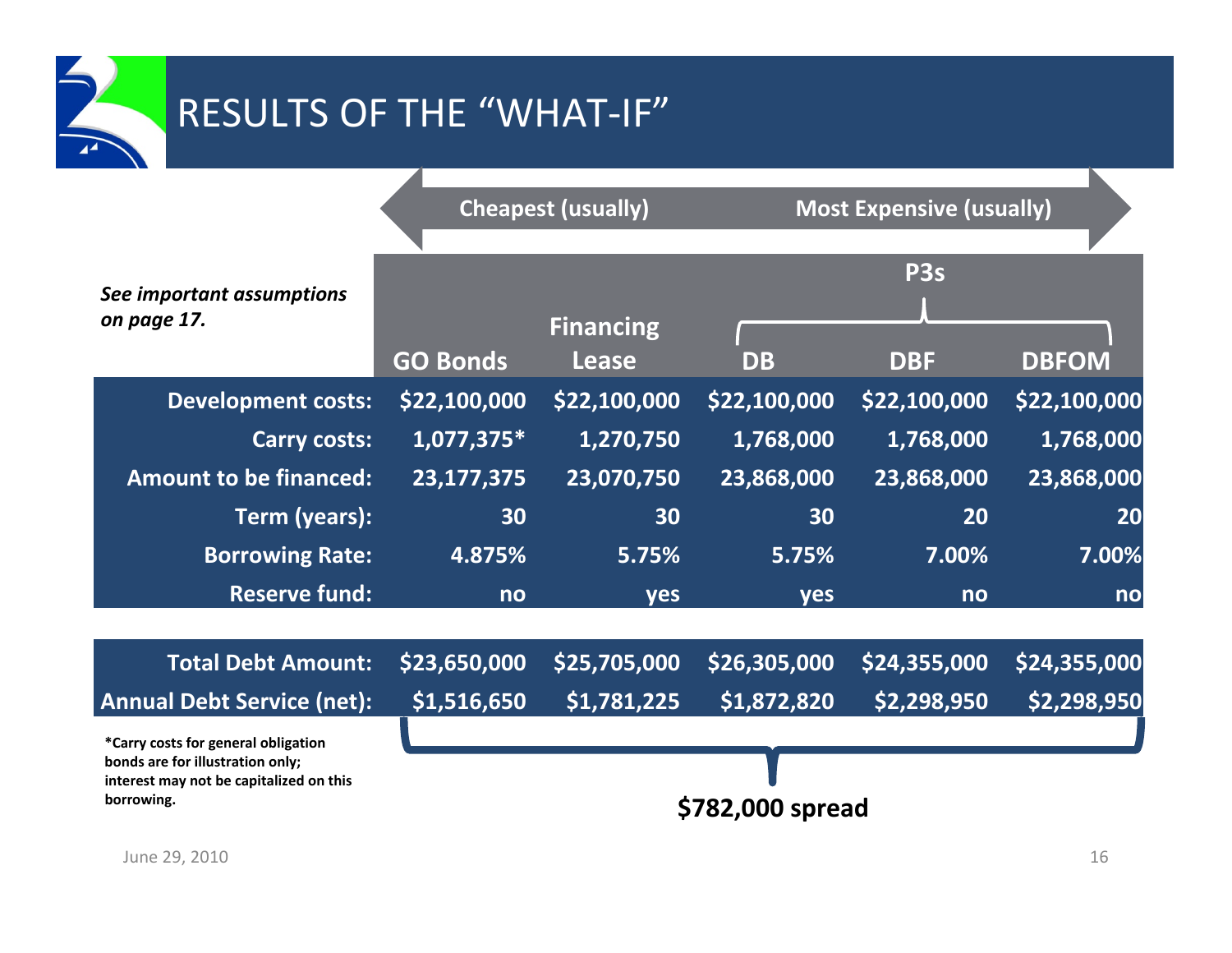

## KEY ASSUMPTIONS

|                                                                             | <b>General</b><br><b>Obligation Bonds Financing Lease</b> |                                                                                   | $^{\prime\prime}$ DB $^{\prime\prime}$ | $^{\prime\prime}$ DBF $^{\prime\prime}$ | "DBFOM"                |  |  |  |  |  |  |  |
|-----------------------------------------------------------------------------|-----------------------------------------------------------|-----------------------------------------------------------------------------------|----------------------------------------|-----------------------------------------|------------------------|--|--|--|--|--|--|--|
| Debt Service Structure all scenarios use level amortization over their term |                                                           |                                                                                   |                                        |                                         |                        |  |  |  |  |  |  |  |
|                                                                             |                                                           | Funded Interest adds "carry cost" from pg 16 to produce "required proceeds" below |                                        |                                         |                        |  |  |  |  |  |  |  |
| Interest rate<br>(close of business 6/28/10)                                | Delphis "96"                                              | Delphis "92"+                                                                     | Delphis "92"+                          | 20 yr BBB<br>(Reuters)                  | 20 yr BBB<br>(Reuters) |  |  |  |  |  |  |  |
| <b>Earnings Rate</b>                                                        | n/a                                                       | 2.0%                                                                              | 2.0%                                   | n/a                                     | n/a                    |  |  |  |  |  |  |  |
| <b>Required Proceeds</b>                                                    | \$23,177,375                                              | \$23,370,750                                                                      | \$23,868,000                           | \$23,868,000                            | \$23,868,000           |  |  |  |  |  |  |  |
| Costs of issuance<br>(limited to 2% of par value)                           | \$473,008                                                 | \$514,047                                                                         | \$526,103                              | \$487,102                               | \$487,102              |  |  |  |  |  |  |  |
| <b>Amount of Reserve Fund</b><br>(< of 10% of par or debt service)          | \$0\$                                                     | \$1,817,575                                                                       | \$1,911,040                            | \$0                                     | \$0                    |  |  |  |  |  |  |  |
| <b>Par amount of bonds issued</b>                                           | \$23,650,383                                              | \$25,702,373                                                                      | \$26,305,143                           | \$24,355,102                            | \$24,355,102           |  |  |  |  |  |  |  |
| <b>Annual DSRF Earnings</b><br>(credited to debt service)                   | \$0\$                                                     | \$36,352                                                                          | \$38,221                               | \$0                                     | \$0                    |  |  |  |  |  |  |  |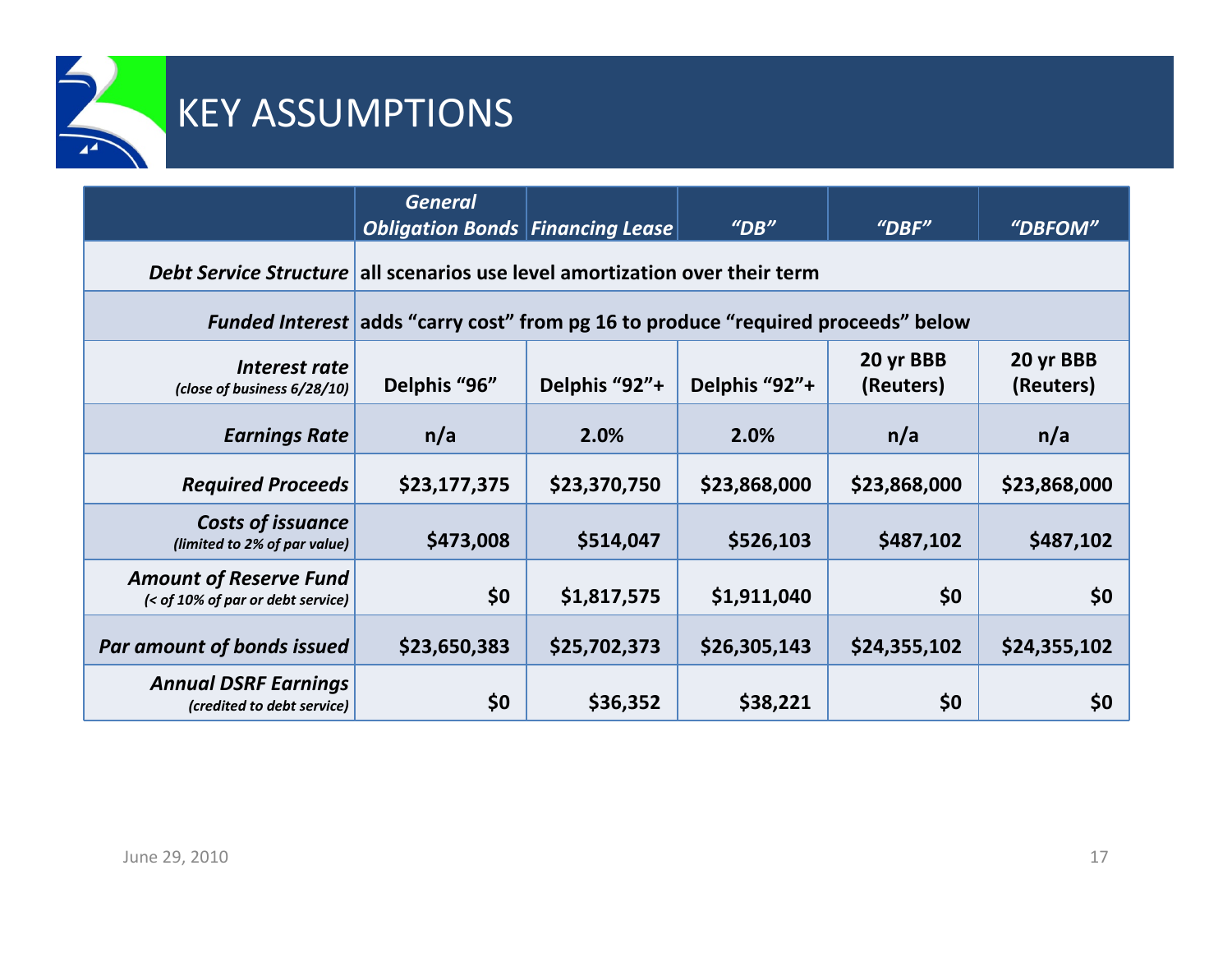

- NEXT STEPS?
- a) Refine where the City wishes to "land" on the cost tension triangle
- b) Guidance on the desire for greater private involvement, especially:
	- Charter or "home rule" issue
	- Particular benefit desired from <sup>a</sup> P3 or hybrid
- c) Clarify uses for the facilities that might create financing challenges
	- Private uses
	- Uneven revenue streams to service debt/lease obligation
	- Dependence on fundraising activities
	- Restrictions on land use imposed by deed restrictions
- d) Measure the economic/useful life of the proposed facilities and match to debt service and/or depreciation
- e) Establish level of control desired over the financing terms and conditions
- f) Assess City's ability/willingness to absorb resulting debt service
- g) Consider competing needs for funding and reconcile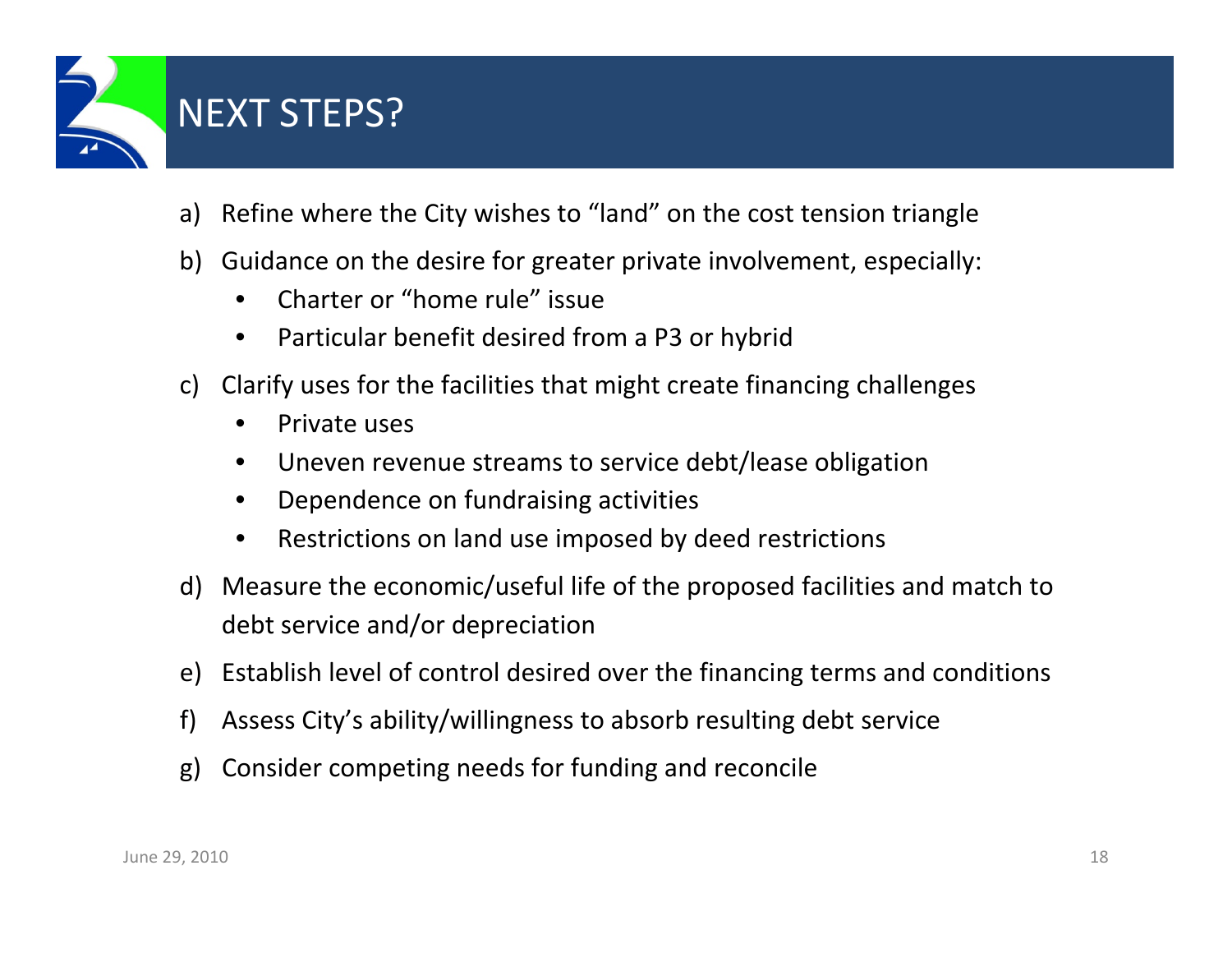

Supplemental material:

- three "public/private partnership" examples
- A view of interest rates
- Diagram of <sup>a</sup> financing lease structure
- Example of <sup>a</sup> decision‐making model for <sup>a</sup> P3

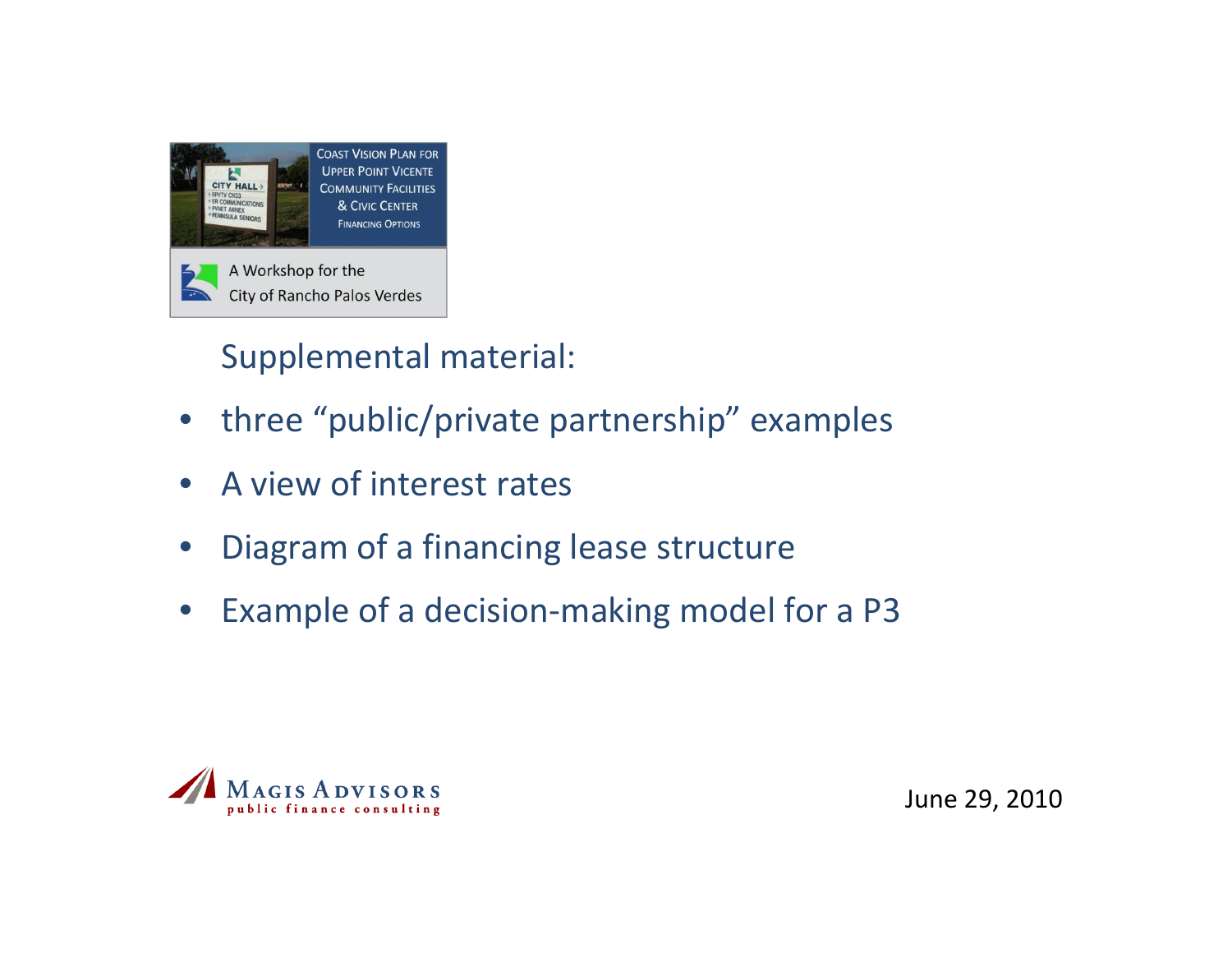



Seattle got:

•\$200 million new, state-of-the-art facility •Costs savings of \$50 million (estimated) •Reduction in start‐up and testing risk •Largest water treatment facility ever attempted in <sup>a</sup> P3

Partner: Azurix/CDM with Dillingham Construction

P3 for DBO Filtration Plant (design, build, operate)

Partner got:

•Better control of the project enabling greater

efficiency in pricing

- •Reduction of its "profit at risk"
- •Valuable experience in developing the P3
- •More efficient mobilization of workforce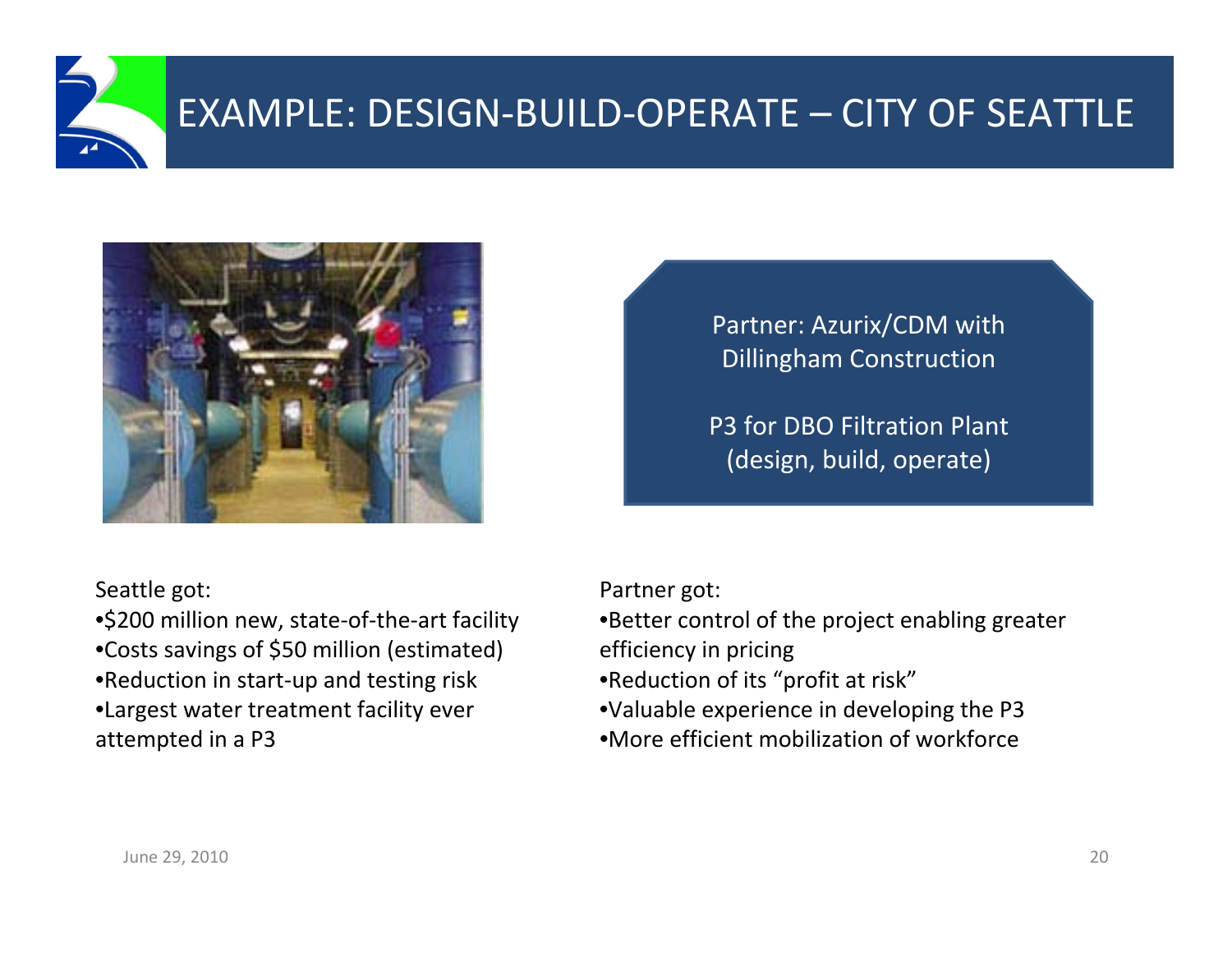



Partner: The Kroger Company

P3 for replacement library in barter for shared parking facilities (design, build, maintain)

Dallas got:

•12,900 sq. ft. branch library to replace existing, outmoded facility •Shared parking •No out‐of‐pocket costs

Kroger got: •More efficient use of its land•Increased traffic from library's location •Less costly store renovation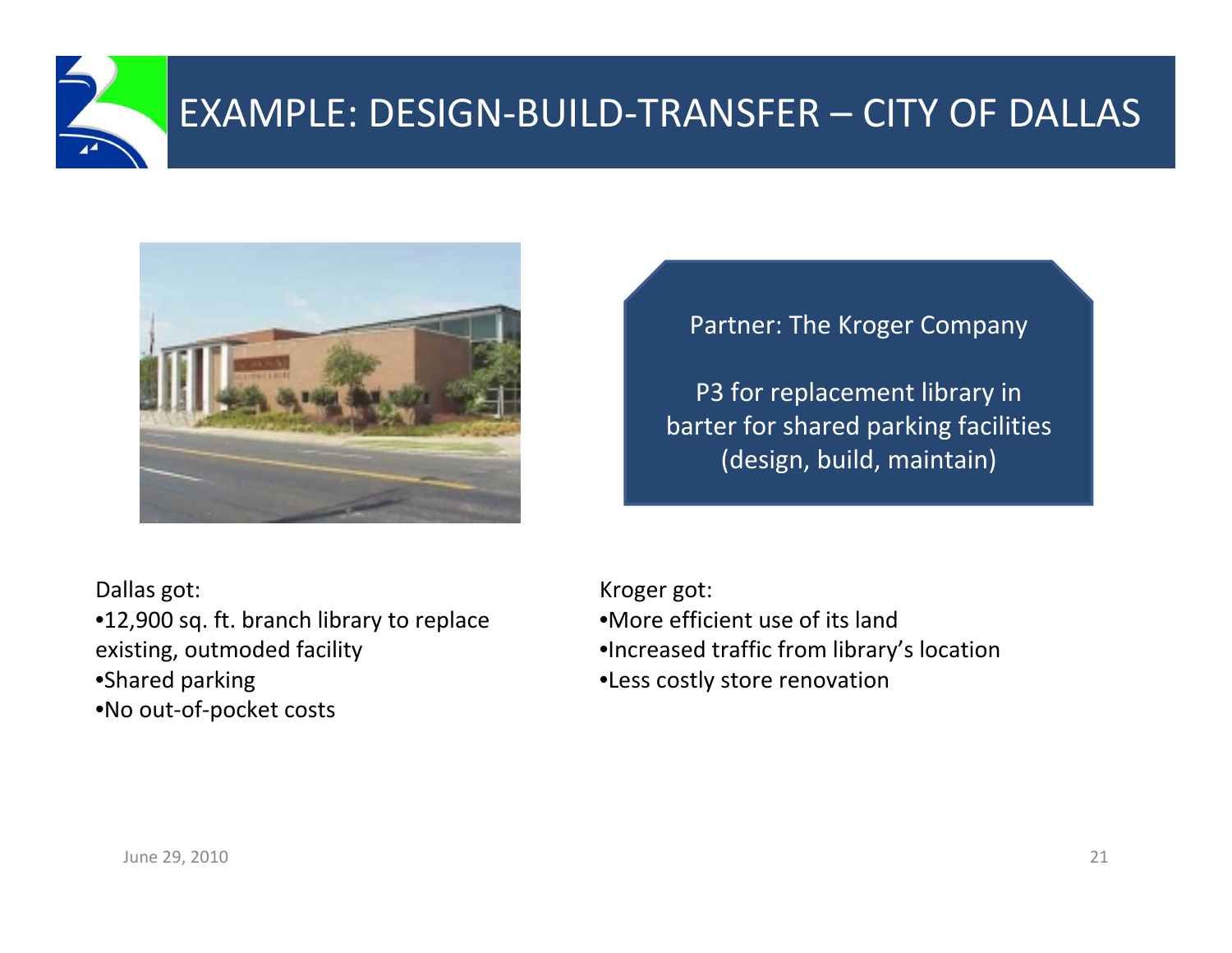

# EXAMPLE: DESIGN‐BUILD‐FINANCE‐OPERATE – CAL TRANS



CalTRANS got:

•The first privately funded toll way developed in the United States since the 1940s •Expansion of badly‐needed freeway capacity in heavily traveled corridor •Someone else to fund the project

Partner: California PrivateTransportation Company (CPTC) (a joint venture between Kiewit, Granite Construction, and Cofiroute USA)

(design, build, finance operate toll lanes on SR 91 to relieve congestion)

### CPTC got:

- •Congestion pricing
- •Covenant to not compete
- •Valuable experience in developing the P3
- •Predictable revenue stream on which it could finance the cost of the project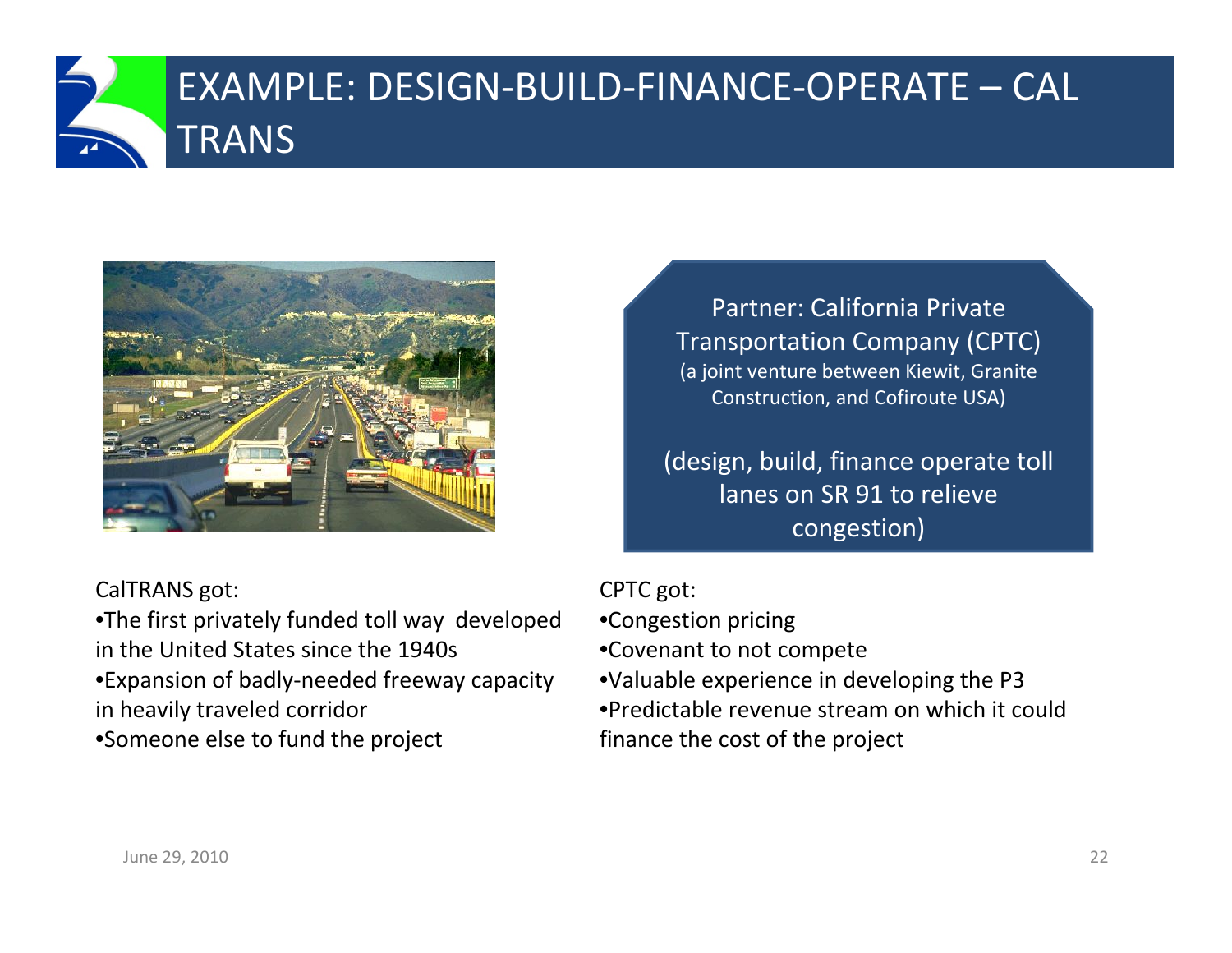# RATE HISTORY & COMPARISONS OVER TIME – 1981 TO 2010

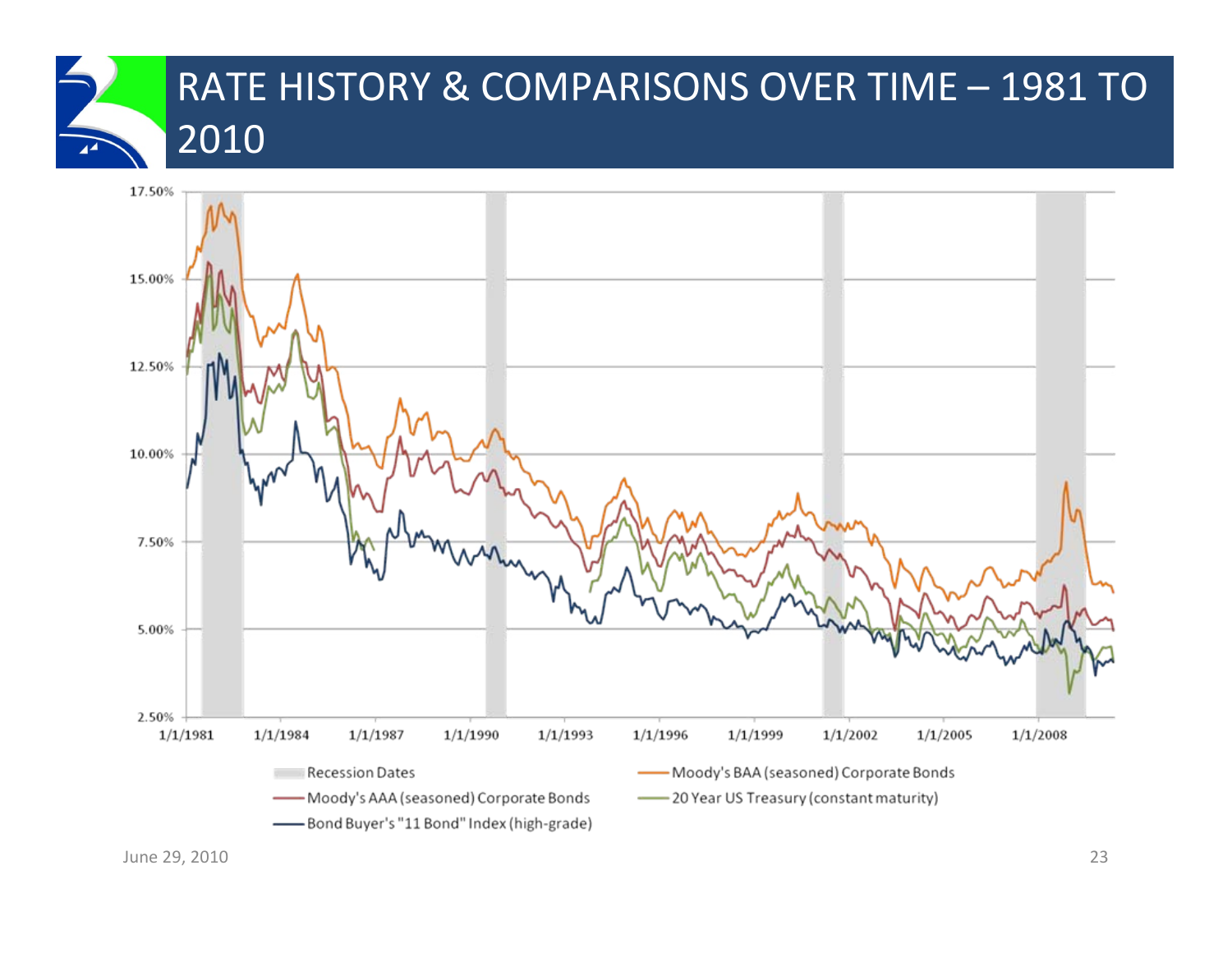# MUNICIPAL RATES IN CONTEXT: 2001 – PRESENT

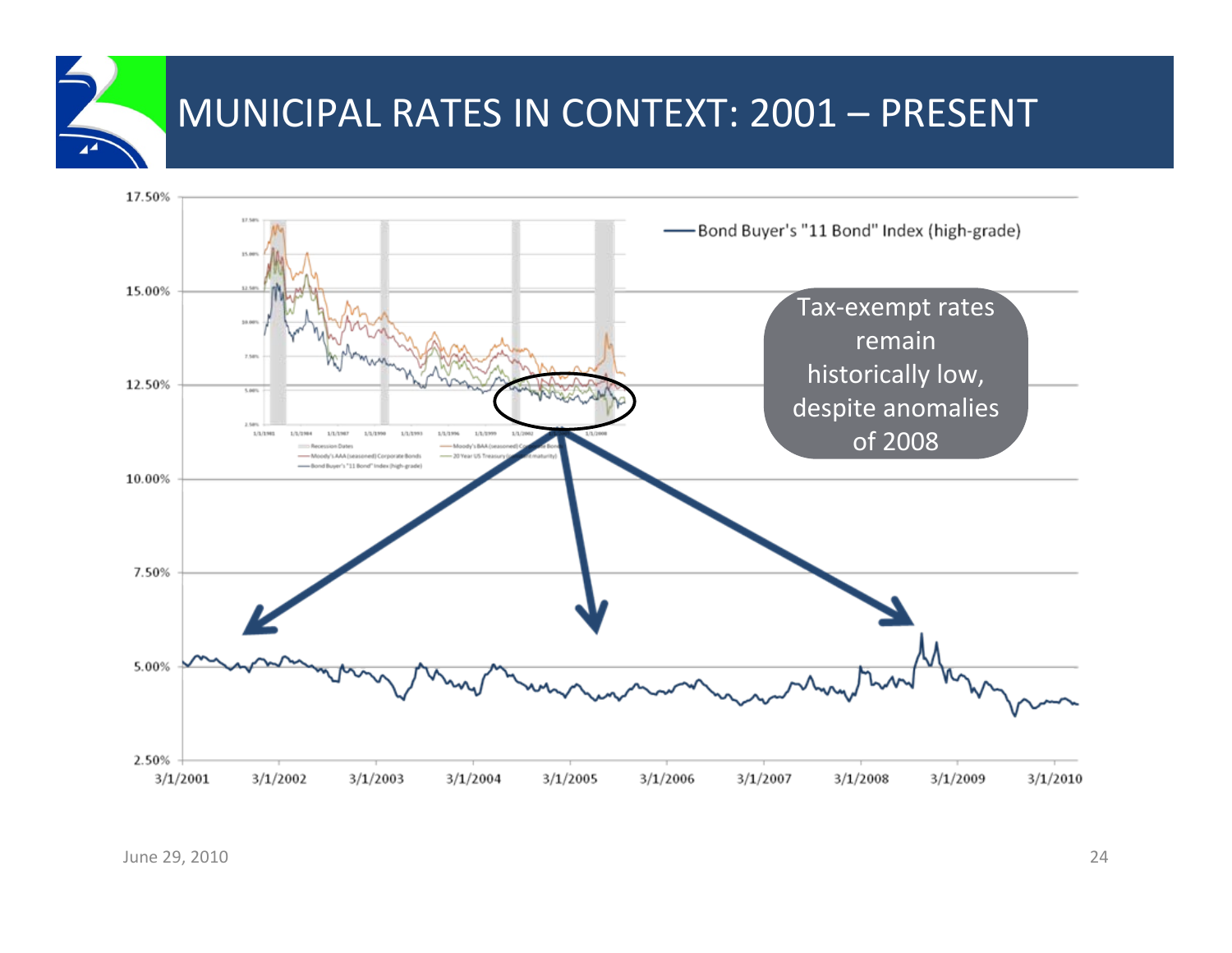# CORPORATE BOND ISSUANCE REMAINS WEAK

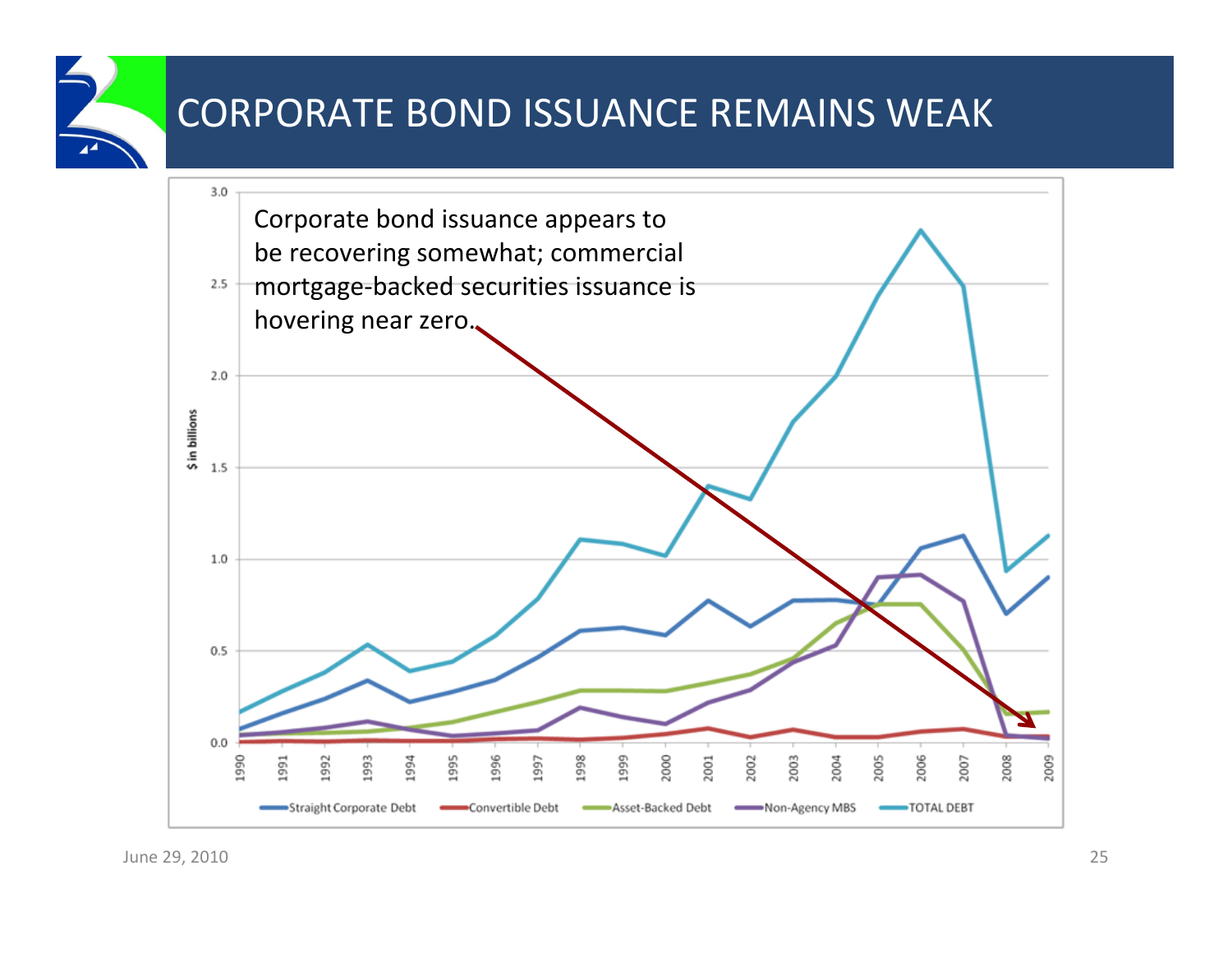

# HOW A FINANCING LEASE WORKS

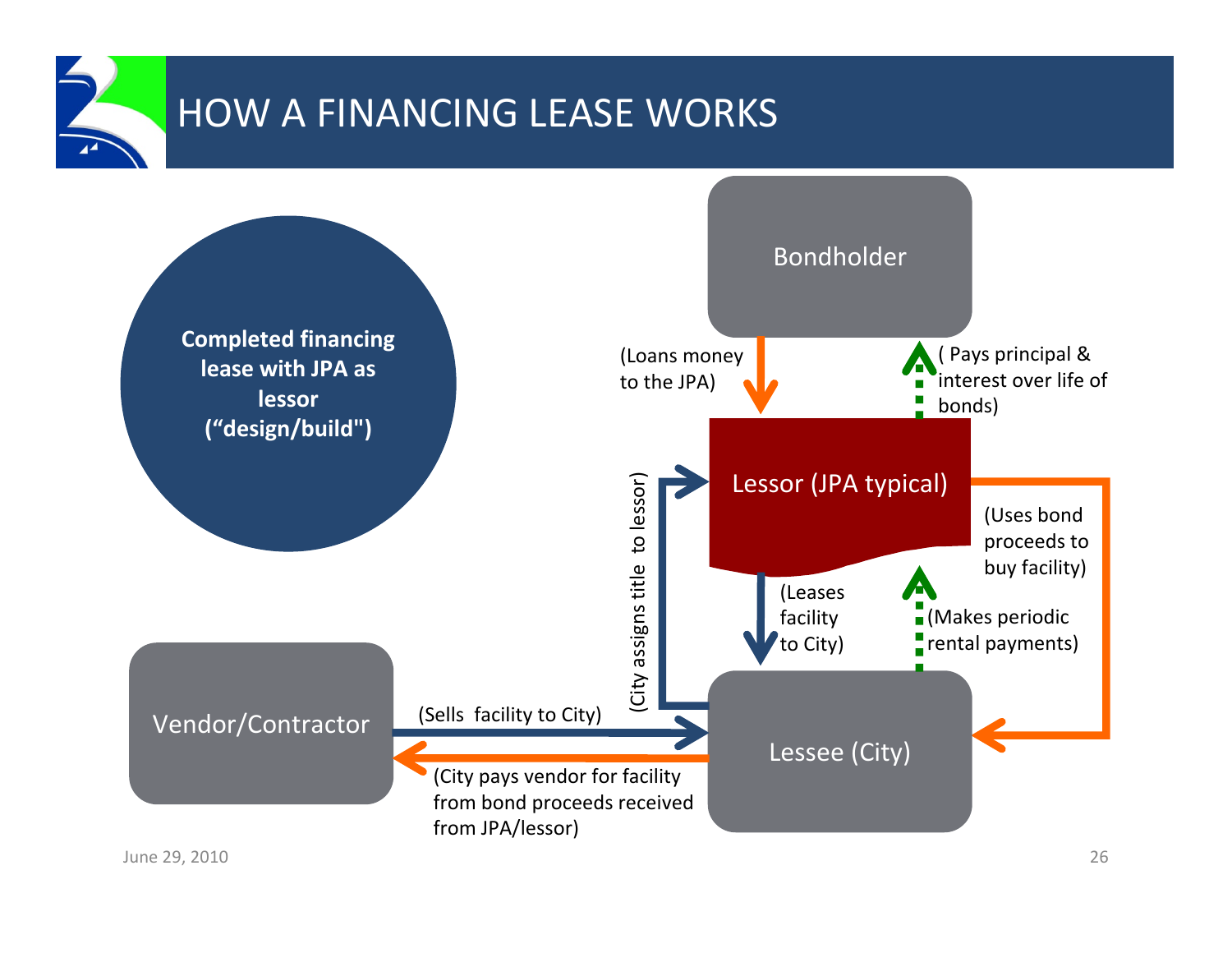### Early **– The Steps to Forming Highly Functioning P3s –** Late

| <b>PREPARATION</b>                                                | <b>VISIONING</b>                                                                                                                                        | <b>MEASUREMENT</b>                                                                                        | <b>COLLABORATION</b>                                                                                                                                | <b>NEGOTIATION</b>                                                                                                                            |
|-------------------------------------------------------------------|---------------------------------------------------------------------------------------------------------------------------------------------------------|-----------------------------------------------------------------------------------------------------------|-----------------------------------------------------------------------------------------------------------------------------------------------------|-----------------------------------------------------------------------------------------------------------------------------------------------|
| GOAL:                                                             | GOAL:                                                                                                                                                   | GOAL:                                                                                                     | <b>GOAL:</b>                                                                                                                                        | <b>GOAL:</b>                                                                                                                                  |
| <b>Balanced and objective</b><br>information                      | Define ideal end result<br>and key drivers                                                                                                              | Analyze the right data<br>with the right tools                                                            | <b>Build trust and</b><br>understanding of other<br>party's constraints                                                                             | Win-win                                                                                                                                       |
| <b>OUTCOME</b><br><b>DESIRED:</b>                                 | <b>OUTCOME</b><br><b>DESIRED:</b>                                                                                                                       | <b>OUTCOME</b><br><b>DESIRED:</b>                                                                         | <b>OUTCOME</b><br><b>DESIRED:</b>                                                                                                                   | <b>OUTCOME</b><br><b>DESIRED:</b>                                                                                                             |
| Keep each other fully<br>informed                                 | <b>Provide feedback to all</b><br>parties on how<br>participation will affect<br>final decision                                                         | Work together to<br>ensure that economics<br>are directly and<br>objectively reflected in<br>the analysis | Depend on each other<br>for direct advice and<br>innovation in<br>formulating solutions<br>and incorporate each<br>other's advice                   | Implement what's been<br>decided and remain<br>committed to solve<br>inevitable problems<br>over the life of the<br>arrangement               |
| <b>EXAMPLE:</b>                                                   | <b>EXAMPLE:</b>                                                                                                                                         | <b>EXAMPLE:</b>                                                                                           | <b>EXAMPLE:</b>                                                                                                                                     | <b>EXAMPLE:</b>                                                                                                                               |
| <b>Fact sheets</b><br>✓<br><b>Term sheets</b><br><b>FAQs</b><br>✓ | <b>Public comment</b><br>✓<br><b>Focus groups</b><br>✓<br><b>Vision statements</b><br>$\checkmark$<br><b>Frequent face-to-</b><br>✓<br>face interaction | <b>Feedback loops</b><br>✓<br>Verifiable data<br>Agreed-upon<br>✓<br>procedures                           | <b>Participatory</b><br>$\checkmark$<br>decision-making<br><b>Full disclosure</b><br>$\checkmark$<br><b>Translation of each</b><br>other's language | Workable<br>$\checkmark$<br>agreement<br><b>Well-defined</b><br>$\checkmark$<br>responsibilities<br><b>Balancing of risks</b><br>$\checkmark$ |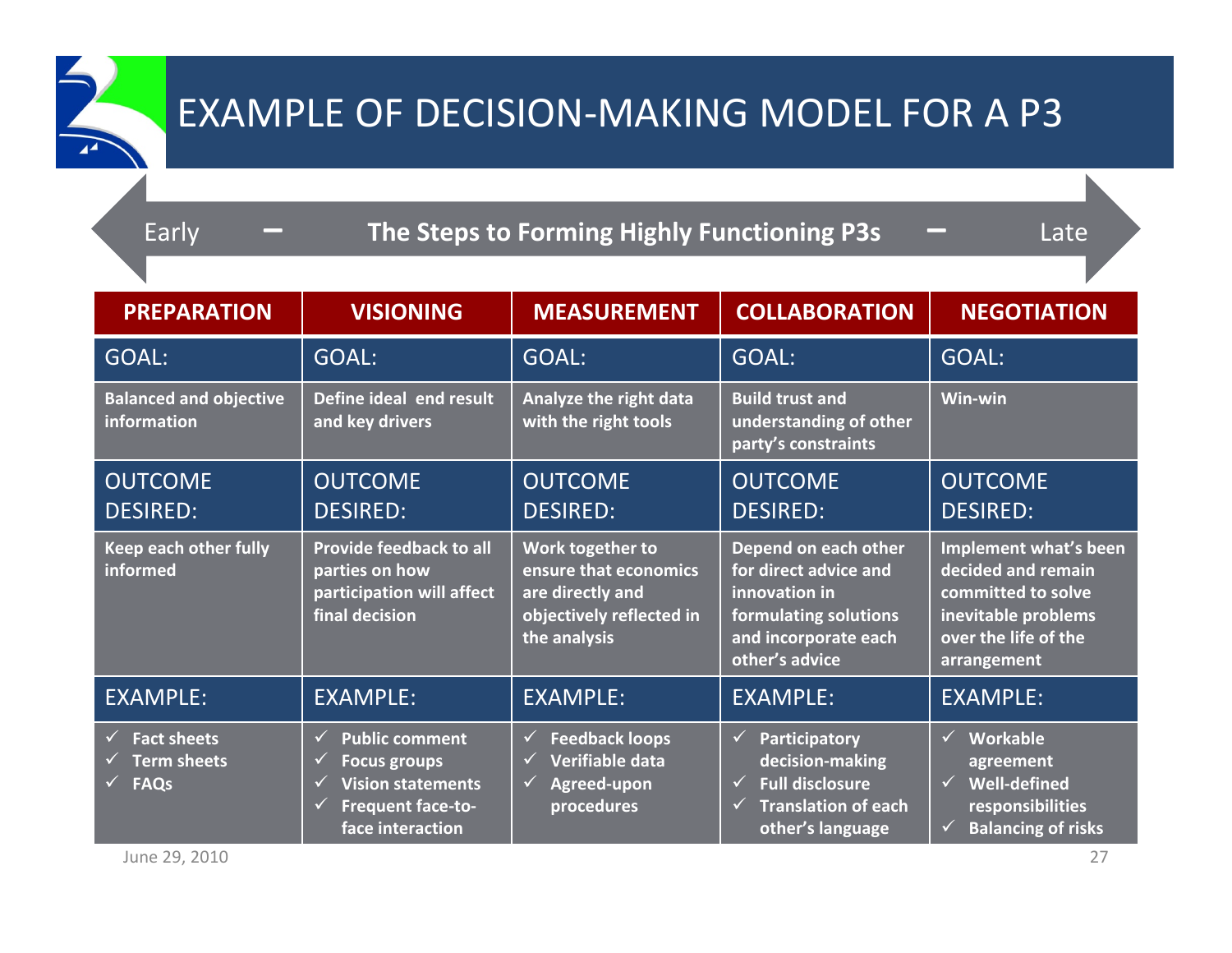|             | <b>US Treasuries</b> |             |      |      |                 |                 |  |  |  |  |  |  |
|-------------|----------------------|-------------|------|------|-----------------|-----------------|--|--|--|--|--|--|
|             | Fed<br>funds         | 3m<br>Libor | 2y   | 5y   | 10 <sub>y</sub> | 30 <sub>y</sub> |  |  |  |  |  |  |
| 3Q10        | $0.00 - 0.25$        | 0.65        | 1.10 | 2.50 | 3.70            | 4.60            |  |  |  |  |  |  |
| 4Q10        | $0.00 - 0.25$        | 0.70        | 1.40 | 2.80 | 3.85            | 4.70            |  |  |  |  |  |  |
| 1Q11        | $0.00 - 0.25$        | 0.85        | 1.80 | 3.10 | 4.10            | 4.80            |  |  |  |  |  |  |
| <b>2Q11</b> | 0.75                 | 1.30        | 2.10 | 3.20 | 4.10            | 4.80            |  |  |  |  |  |  |
| 3Q11        | 1.25                 | 1.85        | 2.30 | 3.30 | 4.10            | 4.80            |  |  |  |  |  |  |
| 4Q11        | 1.75                 | 2.15        | 2.40 | 3.30 | 4.10            | 4.80            |  |  |  |  |  |  |

Source: Barclays Capital